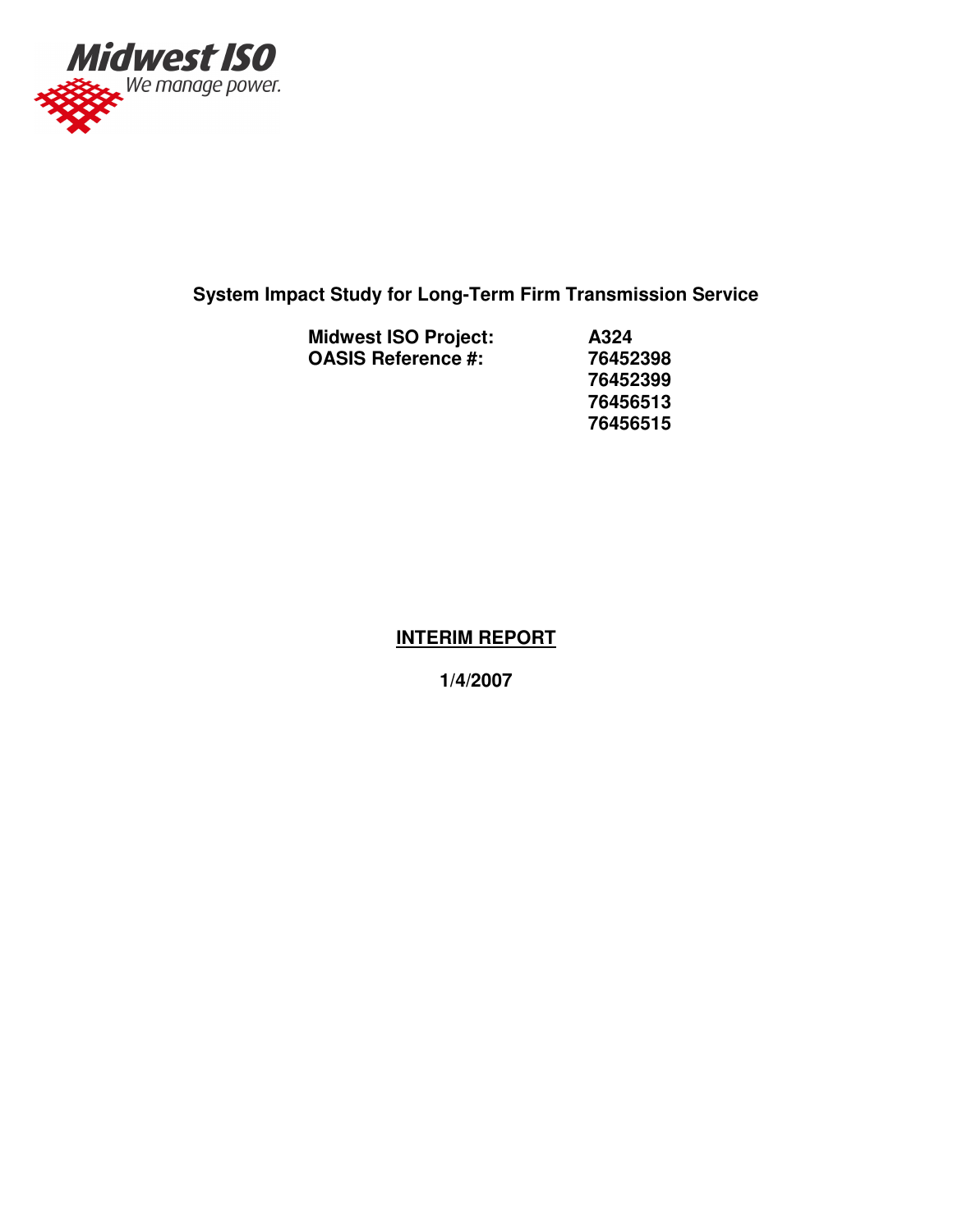**Midwest ISO 701 City Center Drive Carmel Indiana - 46032 http://www.midwestiso.org**

Copyright Notification No part may be reproduced except as authorized by written permission. The copyright and the foregoing restriction extend to reproduction in all media.

> © 2005, Midwest ISO All rights reserved.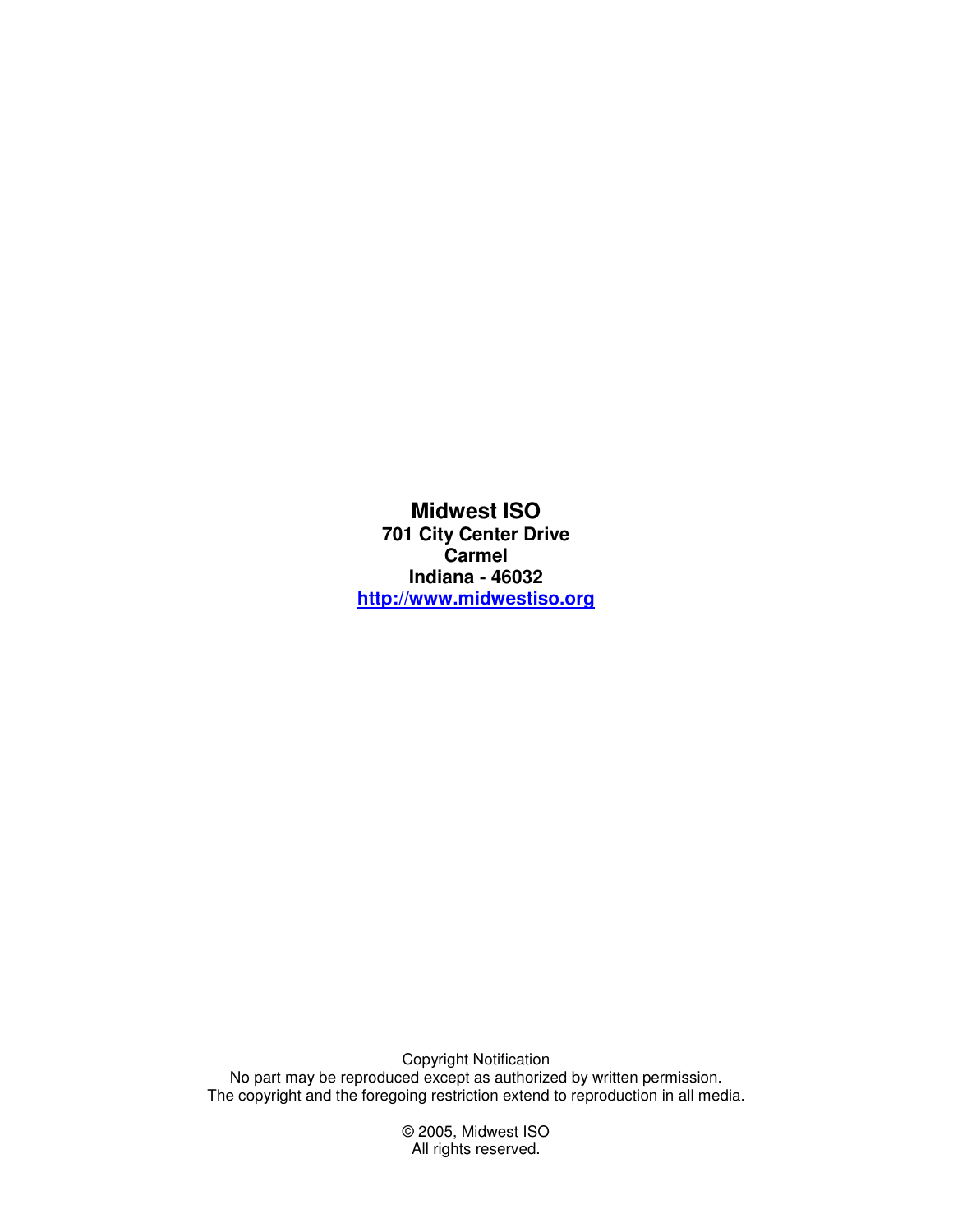### **CONTENTS**

| $\mathbf{1}$ |      |  |
|--------------|------|--|
|              |      |  |
|              | 2.1  |  |
|              | 2.2. |  |
|              | 23   |  |
|              | 2.4  |  |
|              |      |  |
|              |      |  |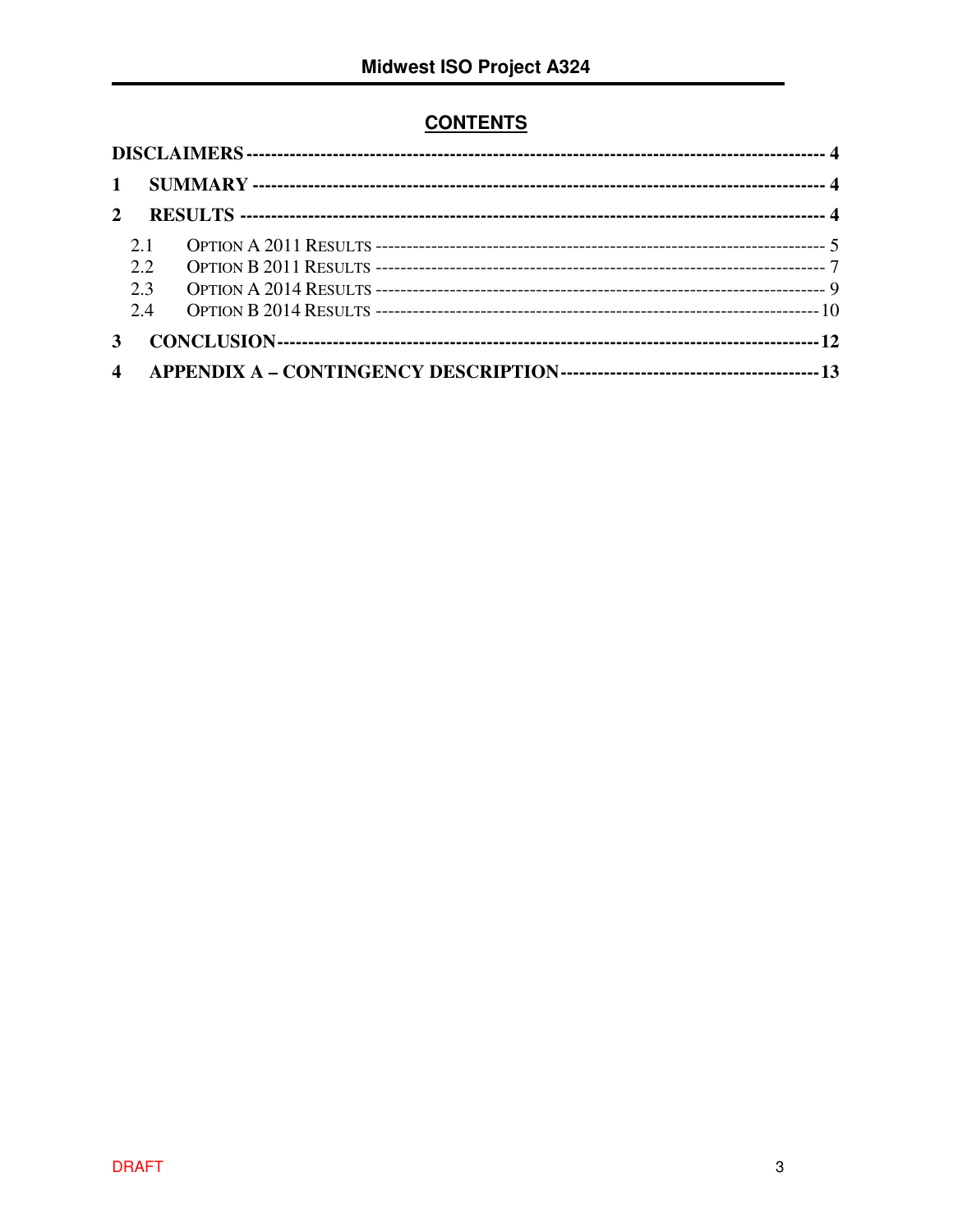## **Disclaimers**

The information contained in this report is in draft form. The information may be subject to revision, verification, and/or additional evaluation. Any person using the information contained in this draft report should understand that the information cannot be relied on as accurate until the study is completed and the report is finalized.

### **1 Summary**

Firm, long term, network firm transmission service has been requested under the Midwest ISO's Open Access Transmission and Energy Markets Tariff.

The requests seek to reserve 603 MW, long term, firm network service from the generation in MP to load in NSP beginning October 1, 2011 and ending November 1, 2036, a description of the requests is in Table 1-1.

| Point of<br>Receipt | Point of<br><b>Delivery</b> | <b>OASIS</b><br><b>AREF No.</b> | Capacity | <b>Start Date</b> | <b>Stop Date</b> | Location |
|---------------------|-----------------------------|---------------------------------|----------|-------------------|------------------|----------|
|                     |                             | 76452398                        | 450      | 10/01/2011        | 11/01/2036       |          |
|                     |                             | 76452399                        | 153      | 10/01/2011        | 11/01/2036       |          |
|                     |                             | 76456513                        | 450      | 10/01/2011        | 11/01/2036       |          |
|                     |                             | 76456515                        | 153      | 10/01/2011        | 11/01/2036       |          |

**Table 1-1 Transmission Service Request Detail**

The associated generation interconnection information is project number G519 queue number 38491-01 for option A and G477, queue number 38280-02 for option B.

The request for 603 MW for firm transmission service cannot be granted at this time. Constraints are listed in Tables 2-1 through 2-14. All constraints must be mitigated before service can be granted.

The System Impact Study will now continue to determine the remaining constraints and mitigation required to correct the constraints found.

# **2 Results**

The limiting facilities are listed in the constraint summary tables. Contingency descriptions that are not included in tables 2-1 through 2-14 can be found in Section 4 in the appendix.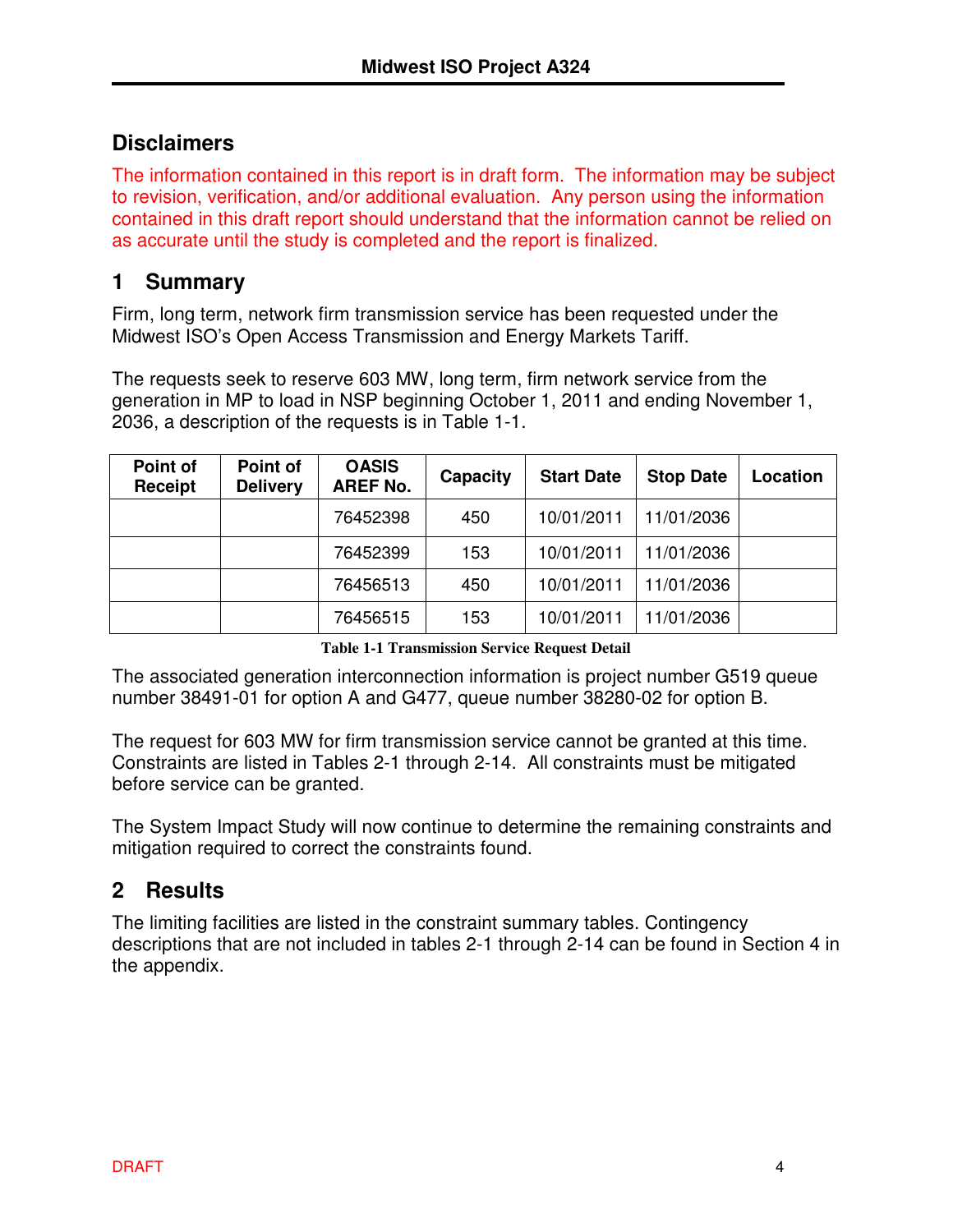# *2.1Option A 2011 Results*

# **Summer peak – Option A**

| <b>Limiting Element</b>                  | <b>Post</b><br><b>Transfer</b><br>Post<br>Cont<br><b>MVA</b> | Rating<br><b>MVA</b> | <b>Contingency</b>                       | Pre<br>Transfer<br>Post<br>Cont<br><b>MVA</b> | <b>TDF</b> | <b>FCITC</b> |
|------------------------------------------|--------------------------------------------------------------|----------------------|------------------------------------------|-----------------------------------------------|------------|--------------|
| 61710 MINNTAC7 115 61708 VIRGNIA7 115 1  | 242.9                                                        | 144                  | 61623 MINNTAC4 230 61624 FORBES 4 230 1  | 224.4                                         | 3.07       | $-2620.61$   |
| 60214 HIBRDGE7 115 60239 ROGRSLK7 115 1  | 278.7                                                        | 200                  | ASKNGCHISOEAUCLARP                       | 259.1                                         | 3.25       | $-1818.23$   |
| 61558 MINT1JCT 115 61710 MINNTAC7 115 1  | 495                                                          | 373                  | MINNTAC 2T                               | 462.9                                         | 5.32       | $-1688.78$   |
| 61623 MINNTAC4 230 61558 MINT1JCT 115 1  | 495                                                          | 373                  | MINNTAC 2T                               | 462.9                                         | 5.32       | $-1688.78$   |
| 61560 MINT2JCT 115 61710 MINNTAC7 115 2  | 494.7                                                        | 373                  | 625                                      | 462.5                                         | 5.34       | $-1676.04$   |
| 61623 MINNTAC4 230 61560 MINT2JCT 115 2  | 494.7                                                        | 373                  | 625                                      | 462.5                                         | 5.34       | $-1676.04$   |
| 61683 STIN-MN7 115 61684 STIN-WI7 115 1  | 296.8                                                        | 200                  | 39449 ARROWHD 345 39450 ST LAKE 345 1    | 264.3                                         | 5.39       | $-1193.01$   |
| 60114 ELM CRK3 345 60115 ELMCRK 7 115 9  | 496.4                                                        | 448                  | 009 7                                    | 477.3                                         | 3.17       | $-925.02$    |
| 60197 CHIS CO2 500 61493 CHIS D1Y 110 10 | 1674.2                                                       | 1203                 | 60197 CHIS CO2 500 61494 CHIS D2Y 110 9  | 1422.9                                        | 41.67      | $-527.65$    |
| 60197 CHIS CO2 500 61494 CHIS D2Y 110 9  | 1674.2                                                       | 1203                 | 60197 CHIS CO2 500 61493 CHIS D1Y 110 10 | 1422.9                                        | 41.67      | $-527.65$    |
| 61493 CHIS D1Y 110 60199 CHIS CO3 345 10 | 1671.2                                                       | 1203                 | 60197 CHIS CO2 500 61494 CHIS D2Y 110 9  | 1420.1                                        | 41.64      | $-521.35$    |
| 61494 CHIS D2Y 110 60199 CHIS CO3 345 9  | 1671.2                                                       | 1203                 | 60197 CHIS CO2 500 61493 CHIS D1Y 110 10 | 1420.1                                        | 41.64      | $-521.35$    |
| 61493 CHIS D1Y 110 60197 CHIS CO2 500 10 | 1667.6                                                       | 1203                 | CHISO_500_3WINDTRX9                      | 1416.5                                        | 41.64      | $-512.71$    |
| 61494 CHIS D2Y 110 60197 CHIS CO2 500 9  | 1667.6                                                       | 1203                 | CHISO 500 3WINDTRX10                     | 1416.5                                        | 41.64      | $-512.71$    |
| 60251 TERMINL3 345 61491 TERMID2Y 110 9  | 743.6                                                        | 672                  | <b>NSP</b><br>6B                         | 704.7                                         | 6.45       | $-506.89$    |
| 61653 RIVERTN7 115 61652 BRAINRD7 115 1  | 151.9                                                        | 90                   | 61612 RIVERTN4 230 61617 MUDLAKE4 230 1  | 114.7                                         | 6.17       | $-400.38$    |
| 61491 TERMID2Y 110 60252 TERMINL7 115 9  | 741.2                                                        | 672                  | NSP 6B                                   | 699.4                                         | 6.93       | $-395.27$    |
| 61612 RIVERTN4 230 61796 RIVERJCT 115 1  | 237                                                          | 187                  | 61612 RIVERTN4 230 61617 MUDLAKE4 230 1  | 201.5                                         | 5.89       | $-246.30$    |
| 61684 STIN-WI7 115 61632 DAHLBRG7 115 1  | 134                                                          | 98                   | 61615 ARROWHD4 230 39448 AWHD PST 230 1  | 108.4                                         | 4.25       | -244.97      |
| 60105 PR ISLD3 345 60106 PR ISLD5 161 10 | 250.8                                                        | 224                  | 905                                      | 231.6                                         | 3.18       | $-238.69$    |
| 61796 RIVERJCT 115 61653 RIVERTN7 115 1  | 235.8                                                        | 187                  | 61612 RIVERTN4 230 61617 MUDLAKE4 230 1  | 199.2                                         | 6.07       | $-201.00$    |
| 60196 CHISAGO7 115 60199 CHIS CO3 345 6  | 603.1                                                        | 448                  | 022                                      | 475.5                                         | 21.16      | $-129.96$    |
| 61632 DAHLBRG7 115 60292 IRONRIV7 115 1  | 128.4                                                        | 98                   | 61615 ARROWHD4 230 39448 AWHD PST 230 1  | 102.8                                         | 4.25       | $-113.06$    |
| 60262 EDEN PR3 345 60263 EDEN PR7 115 10 | 481.7                                                        | 448                  | 705<br>1                                 | 447.4                                         | 5.69       | 10.55        |
| 61718 16L TAP7 115 61720 COTTNTP7 115 1  | 110.1                                                        | 90                   | $\mathbf{2}^{\prime}$<br>022             | 87.1                                          | 3.81       | 76.03        |
| 61720 COTTNTP7 115 62447 BERGNTP7 115 1  | 108.1                                                        | 90                   | 2<br>022                                 | 85.2                                          | 3.80       | 126.39       |
| 61625 BLCKBRY4 230 61612 RIVERTN4 230 1  | 469.9                                                        | 378                  | 61612 RIVERTN4 230 61626 BOSWELL4 230 1  | 349.6                                         | 19.95      | 142.35       |
| 61673 ARROWHD7 115 62447 BERGNTP7 115 1  | 106.7                                                        | 90                   | 022<br>$\overline{c}$                    | 83.7                                          | 3.81       | 165.17       |
| 60320 HYDROLN5 161 60321 HYDROLN7 115 1  | 206.3                                                        | 187                  | $\mathbf{3}$<br>050                      | 174.8                                         | 5.22       | 233.54       |
| 60198 CHIS-N 2 500 60197 CHIS CO2 500 1  | 1880.8                                                       | 1732                 | 009 3                                    | 1612.4                                        | 44.51      | 268.70       |
| 61612 RIVERTN4 230 61625 BLCKBRY4 230 1  | 455.5                                                        | 378                  | $\overline{c}$<br>015                    | 305.9                                         | 24.81      | 290.62       |
| 60197 CHIS CO2 500 60198 CHIS-N 2 500 1  | 1869.7                                                       | 1732                 | 9                                        | 1601.9                                        | 44.41      | 292.94       |
| 60292 IRONRIV7 115 60291 INOPUMP7 115 1  | 125.2                                                        | 112                  | 61615 ARROWHD4 230 39448 AWHD PST 230 1  | 99.5                                          | 4.26       | 293.29       |
| 61651 MUDLAKE7 115 62175 DEWING 7 115 1  | 101                                                          | 90                   | FORBES 500 230 TRX                       | 76.1                                          | 4.13       | 336.61       |
| 61740 GR RPDS7 115 62448 HILLCTY7 115 1  | 102.9                                                        | 90                   | 015<br>$\overline{c}$                    | 73.3                                          | 4.91       | 340.21       |
| 62175 DEWING 7 115 61650 LITTLEF7 115 1  | 99.5                                                         | 90                   | 61617 MUDLAKE4 230 63045 BENTON 4 230 1  | 76.7                                          | 3.78       | 351.75       |
| 69105 PILSEN7 115 60295 BAYFRNT7 115 1   | 121.4                                                        | 111                  | 61615 ARROWHD4 230 39448 AWHD PST 230 1  | 95.5                                          | 4.30       | 360.87       |
| 60199 CHIS CO3 345 60196 CHISAGO7 115 6  | 477.7                                                        | 448                  | 022<br>6                                 | 403                                           | 12.39      | 363.25       |
| 60291 INOPUMP7 115 69105 PILSEN7 115 1   | 122.2                                                        | 112                  | 61615 ARROWHD4 230 39448 AWHD PST 230 1  | 96.4                                          | 4.28       | 364.60       |
| 61739 BLCKBRY7 115 61663 FLDWDTP7 115 1  | 100.8                                                        | 90                   | 98L                                      | 70.7                                          | 4.99       | 386.64       |
| 61653 RIVERTN7 115 62448 HILLCTY7 115 1  | 100.1                                                        | 90                   | 015<br>$\overline{2}$                    | 70.6                                          | 4.89       | 396.55       |
| 61650 LITTLEF7 115 62175 DEWING 7 115 1  | 96.9                                                         | 90                   | FORBES 500 230 TRX                       | 72.2                                          | 4.10       | 434.55       |
| 62448 HILLCTY7 115 61653 RIVERTN7 115 1  | 95.9                                                         | 90                   | 61612 RIVERTN4 230 61625 BLCKBRY4 230 1  | 72.2                                          | 3.93       | 452.89       |
| 62447 BERGNTP7 115 61673 ARROWHD7 115 1  | 94.4                                                         | 90                   | 61614 98L TAP4 230 61625 BLCKBRY4 230 1  | 76.2                                          | 3.02       | 457.22       |
| 61615 ARROWHD4 230 63055 BEARCK 4 230 1  | 347.3                                                        | 327                  | 015<br>2                                 | 246.9                                         | 16.65      | 481.08       |
| 60221 KOLMNLK3 345 60222 KOLMNLK7 115 10 | 454.2                                                        | 448                  | $\overline{4}$<br>022                    | 411.6                                         | 7.06       | 515.24       |
| 60106 PR ISLD5 161 63071 SPRNGCK5 161 1  | 239.7                                                        | 236.5                | 60217 INVRHLS3 345 60218 INVRHLS7 115 9  | 215.3                                         | 4.05       | 523.92       |
| 60221 KOLMNLK3 345 60222 KOLMNLK7 115 9  | 452.1                                                        | 448                  | 022<br>2                                 | 405.1                                         | 7.79       | 550.40       |
| 60920 LINDSTM7 115 60196 CHISAGO7 115 P1 | 313.6                                                        | 310                  | 022<br>$\mathbf{1}$                      | 255.2                                         | 9.68       | 565.83       |

**Table 2-1 Branch Violations**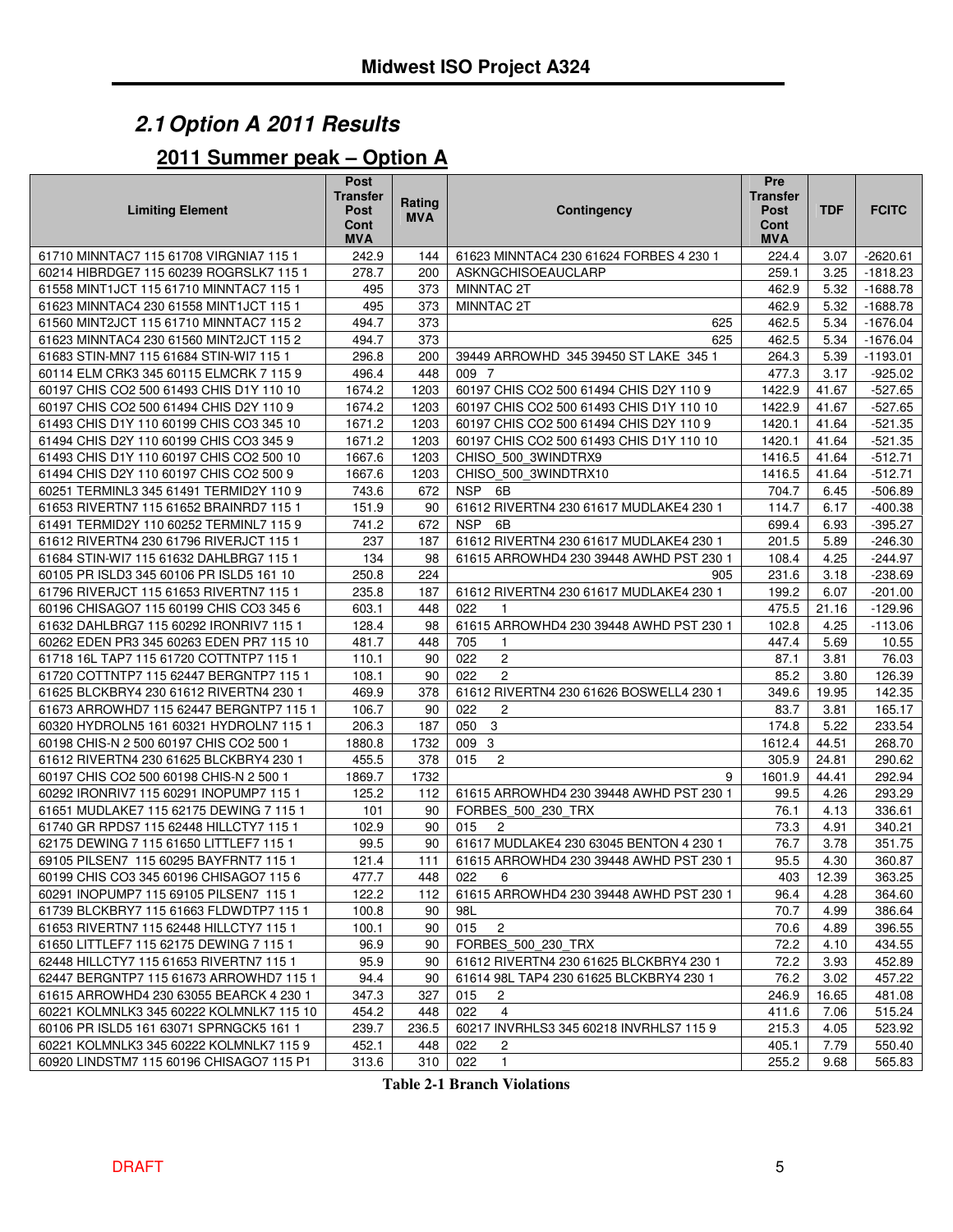Branch Violations with Worst Case Dispatch to come in a future report, if applicable. The analysis is not completely edited at this time due to time constraints.

| <b>Monitored Element</b>                | Contingency                                                                                                                                                                                                                                                                                                                                                                                                                                                                                                                                                                                                                                                                         | Rating<br>MW or<br><b>MVA</b> | Post<br>Transfer,<br><b>Post</b><br>Cont<br><b>MW</b> | <b>Pre</b><br>Transfer,<br><b>Post</b><br>Cont<br><b>MW</b> | Impact<br><b>MW</b> | <b>DF</b> | <b>FCITIC</b> |
|-----------------------------------------|-------------------------------------------------------------------------------------------------------------------------------------------------------------------------------------------------------------------------------------------------------------------------------------------------------------------------------------------------------------------------------------------------------------------------------------------------------------------------------------------------------------------------------------------------------------------------------------------------------------------------------------------------------------------------------------|-------------------------------|-------------------------------------------------------|-------------------------------------------------------------|---------------------|-----------|---------------|
| 60101 FORBES 2 500 60198 CHIS-N 2 500 1 | raise 'COYOTE1G 24' gen 82.8MW dispatch<br>raise 'TAC HBRG13.2' gen -31.7MW dispatch<br>raise 'STANT41G 18' gen 47.1 MW dispatch<br>raise 'LASKIN 7 115' gen 11.0 MW dispatch<br>raise 'THOMSON7 115' gen 17.3 MW dispatch<br>raise 'HOOTLK3G13.8' gen 35.0 MW dispatch<br>raise 'BOSWE72G14.4' gen 7.0 MW dispatch<br>raise 'HOOTLK2G13.8' gen 20.0 MW dispatch<br>raise 'CENTER1G 22' gen 18.0 MW dispatch<br>raise 'EDGE GEN34.5' gen 2.1 MW dispatch<br>raise 'HYDRO G 6.6' gen 1.4 MW dispatch<br>raise 'BOSWE44G22.8' gen 1.3 MW dispatch<br>raise 'CASS LK8 69' gen 2.5 MW dispatch<br>raise 'QUADRNT7 115' gen 2.0 MW dispatch<br>raise 'CLOQUET7 115' gen 18.9 MW dispatch | 1749                          | 1772.3                                                | 1493.8                                                      | 46.19               | 552.55    | 1749          |

|  |  |  | <b>Table 2-2 Flowgate Violations</b> |
|--|--|--|--------------------------------------|
|--|--|--|--------------------------------------|

| <b>Bus</b> # | <b>Bus Name</b>               | <b>KV</b> | Area | <b>Pre Transfer</b><br><b>Post Cont</b><br>Voltage | Contingency | Post<br>Transfer<br><b>Post Cont</b><br><b>Volt</b> | <b>Delta</b><br>Post<br>Cont |
|--------------|-------------------------------|-----------|------|----------------------------------------------------|-------------|-----------------------------------------------------|------------------------------|
| 60146        | GRANCTY7                      | 115       | 600  | 0.8135                                             | 780         | 0.7971                                              | 1.64%                        |
| 60154        | <b>SAUK RV7</b>               | 115       | 600  | 0.8423                                             | 780         | 0.8272                                              | 1.51%                        |
| 60163        | <b>WST CLD7</b>               | 115       | 600  | 0.8371                                             | 780         | 0.8212                                              | 1.59%                        |
| 60164        | <b>XRDS</b><br>$\overline{7}$ | 115       | 600  | 0.8213                                             | 780         | 0.805                                               | 1.63%                        |
| 60165        | <b>MEI INT7</b>               | 115       | 600  | 0.8257                                             | 780         | 0.8095                                              | 1.62%                        |
| 61637        | PLATTRV7                      | 115       | 608  | 0.8898                                             | 780         | 0.8669                                              | 2.29%                        |
| 61650        | LITTLEF7                      | 115       | 608  | 0.9175                                             | 780         | 0.8929                                              | 2.46%                        |
| 61656        | MAHTOWA7                      | 115       | 608  | 0.6956                                             | 26L         | 0.6802                                              | 1.54%                        |
| 62268        | LANGLTP7                      | 115       | 618  | 0.8907                                             | 780         | 0.8678                                              | 2.29%                        |
| 62269        | LANGOLA7                      | 115       | 618  | 0.8898                                             | 780         | 0.8669                                              | 2.29%                        |
| 62814        | WESTWD 7                      | 115       | 600  | 0.8347                                             | 780         | 0.8187                                              | 1.60%                        |
| 62819        | <b>FSCHRHL7</b>               | 115       | 600  | 0.852                                              | 780         | 0.8335                                              | 1.85%                        |

**Table 2-3 Voltage Violations**

#### **2011 Winter peak – Option A**

| <b>Limiting Element</b>                 | <b>Post</b><br><b>Transfer</b><br><b>Post</b><br>Cont<br><b>MVA</b> | Rating<br><b>MVA</b> | Contingency                             | Pre<br><b>Transfer</b><br><b>Post</b><br>Cont<br><b>MVA</b> | <b>TDF</b> | <b>FCITC</b> |
|-----------------------------------------|---------------------------------------------------------------------|----------------------|-----------------------------------------|-------------------------------------------------------------|------------|--------------|
| 60289 HURLEY 7 115 60288 IRONWD 7 115 1 | 72.7                                                                | 66                   | 60321 HYDROLN7 115 60326 JIMFLS 7 115 1 | 53.2                                                        | 3.23       | 395.82       |
|                                         |                                                                     |                      |                                         |                                                             |            |              |

#### **Table 2-4 Branch Violations**

Branch Violations with Worst Case Dispatch to come in a future report, if applicable. The analysis is not completely edited at this time due to time constraints.

There are no applicable flowgate violations for the 2011 winter analysis with the generating unit at the Option A substation.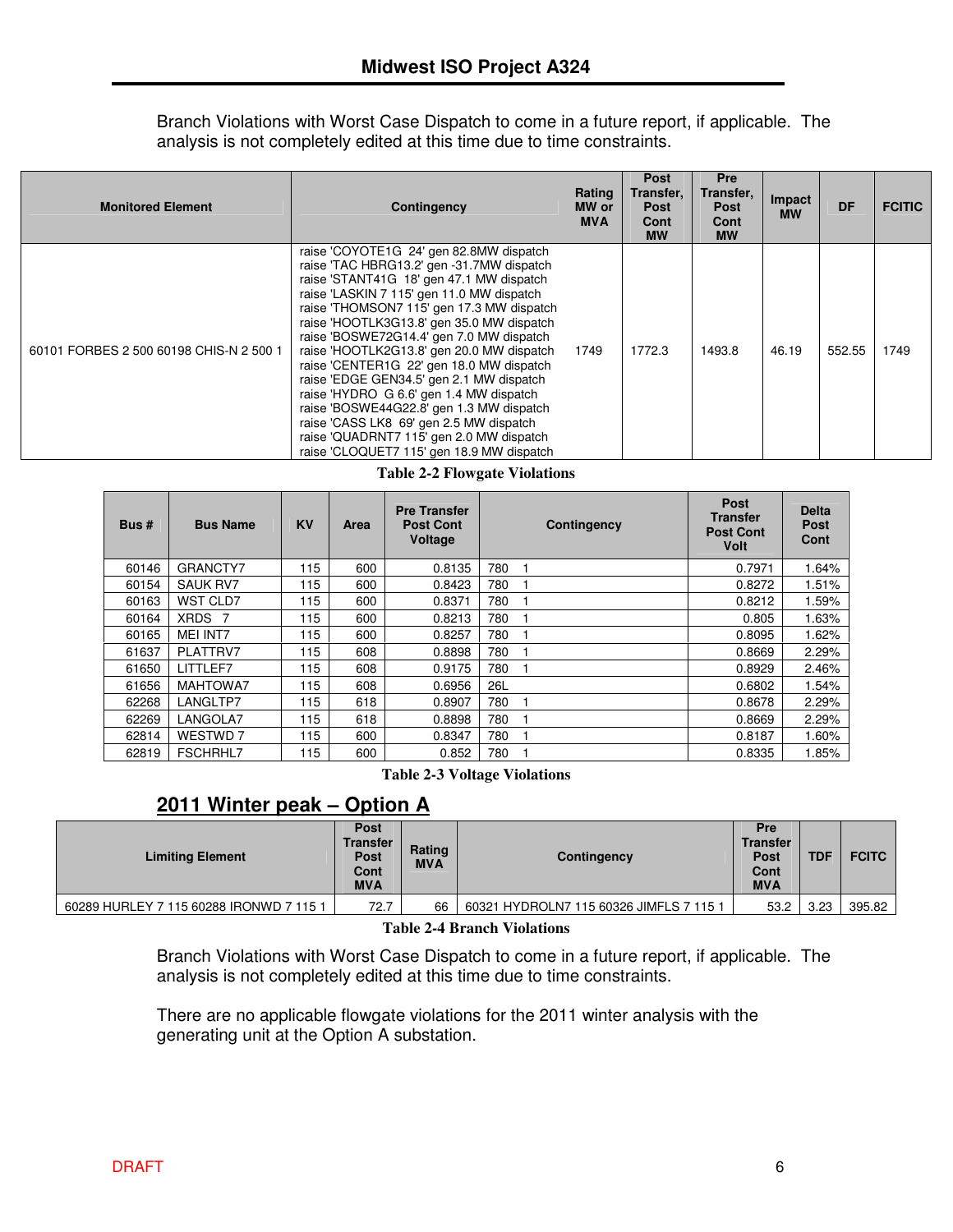| Bus#  | <b>Bus Name</b>                  | <b>KV</b> | Area | <b>Pre</b><br><b>Transfer</b><br><b>Post</b><br>Cont<br>Voltage | Contingency                             | <b>Post</b><br>Transfer<br>Post<br><b>Cont Volt</b> | <b>Delta</b><br><b>Post</b><br>Cont |
|-------|----------------------------------|-----------|------|-----------------------------------------------------------------|-----------------------------------------|-----------------------------------------------------|-------------------------------------|
| 60320 | HYDROLN5                         | 161       | 600  | 0.9013                                                          | 60319 WHEATTP5 161 60320 HYDROLN5 161 1 | 0.8708                                              | 3.05%                               |
| 66778 | <b>RUNNINNT</b>                  | 230       | 608  | 1.1063                                                          | 61627 SHANNON4 230 66753 RUNNING4 230 1 | 0.8671                                              | 23.92%                              |
| 66779 | <b>RUNNINST</b>                  | 230       | 608  | 1.1063                                                          | 61627 SHANNON4 230 66753 RUNNING4 230 1 | 0.8667                                              | 23.96%                              |
| 67556 | WHTSL14                          | 220       | 667  | 1.115                                                           | 39676 GARDR PK 345 39785 ROCKY RN 345 1 | 1.1038                                              | 1.12%                               |
| 67589 | WHTSL24                          | 220       | 667  | 1.1149                                                          | 39676 GARDR PK 345 39785 ROCKY RN 345 1 | 1.1038                                              | 1.11%                               |
| 67770 | SK <sub>1</sub> SUB <sub>7</sub> | 110       | 667  | 1.1616                                                          | 61627 SHANNON4 230 66753 RUNNING4 230 1 | 1.1385                                              | 2.31%                               |
| 67771 | STAR LK7                         | 110       | 667  | 1.1569                                                          | 61627 SHANNON4 230 66753 RUNNING4 230 1 | 1.1335                                              | 2.34%                               |
| 67772 | BRERTON7                         | 110       | 667  | 1.1591                                                          | 61627 SHANNON4 230 66753 RUNNING4 230 1 | 1.1358                                              | 2.33%                               |

**Table 2-5 Voltage Violations**

# *2.2 Option B 2011 Results* **2011 Summer peak– Option B**

| <b>Limiting Element</b>                  | <b>Post</b><br><b>Transfer</b><br><b>Post</b><br>Cont<br><b>MVA</b> | Rating<br><b>MVA</b> | Contingency                             | Pre<br><b>Transfer</b><br><b>Post</b><br>Cont<br>MV A | <b>TDF</b> | <b>FCITC</b> |
|------------------------------------------|---------------------------------------------------------------------|----------------------|-----------------------------------------|-------------------------------------------------------|------------|--------------|
| 61626 BOSWELL4 230 61625 BLCKBRY4 230 1  | 822                                                                 | 595                  | 61625 BLCKBRY4 230 61626 BOSWELL4 230 2 | 768.6                                                 | 8.86       | $-1960.31$   |
| 60214 HIBRDGE7 115 60239 ROGRSLK7 115 1  | 255.8                                                               | 200                  | <b>NSP</b><br>11E                       | 233.9                                                 | 3.63       | $-933.41$    |
| 60355 WRIV RD7 115 60181 ALDRICH7 115 1  | 236.2                                                               | 192                  | 60181 ALDRICH7 115 60355 WRIV RD7 115 2 | 215.9                                                 | 3.37       | $-709.94$    |
| 60114 ELM CRK3 345 60115 ELMCRK 7 115 9  | 485                                                                 | 448                  | 009 8                                   | 465                                                   | 3.32       | $-512.55$    |
| 60251 TERMINL3 345 61491 TERMID2Y 110 9  | 752.6                                                               | 672                  | <b>NSP</b><br>6B                        | 708.8                                                 | 7.26       | $-506.63$    |
| 61491 TERMID2Y 110 60252 TERMINL7 115 9  | 752.6                                                               | 672                  | 6B<br><b>NSP</b>                        | 703.3                                                 | 8.18       | $-382.84$    |
| 61684 STIN-WI7 115 61632 DAHLBRG7 115 1  | 139.1                                                               | 98                   | AWHD PST-ARROWHD                        | 111.5                                                 | 4.58       | $-294.95$    |
| 60105 PR ISLD3 345 60106 PR ISLD5 161 10 | 251.2                                                               | 224                  | 905                                     | 231.3                                                 | 3.30       | $-221.20$    |
| 61632 DAHLBRG7 115 60292 IRONRIV7 115 1  | 132.8                                                               | 98                   | AWHD PST-ARROWHD                        | 105.8                                                 | 4.48       | $-174.20$    |
| 61718 16L TAP7 115 61720 COTTNTP7 115 1  | 122.1                                                               | 90                   | 61615 ARROWHD4 230 61624 FORBES 4 230 1 | 96.6                                                  | 4.23       | $-156.07$    |
| 61625 BLCKBRY4 230 61612 RIVERTN4 230 1  | 475                                                                 | 378                  | 022<br>8                                | 396.3                                                 | 13.05      | $-140.21$    |
| 67559 LAVEREN4 230 67557 LETELER4 230 1  | 460.5                                                               | 419.5                | 67526 ST.LEON4 230 67575 STANLEY4 230 1 | 426.1                                                 | 5.70       | $-115.69$    |
| 61720 COTTNTP7 115 62447 BERGNTP7 115 1  | 120.1                                                               | 90                   | 61615 ARROWHD4 230 61624 FORBES 4 230 1 | 94.6                                                  | 4.23       | $-108.78$    |
| 61708 VIRGNIA7 115 62454 PEARY 7 115 1   | 116.6                                                               | 90                   | 015<br>1 <sup>1</sup>                   | 93.7                                                  | 3.80       | $-97.43$     |
| 61653 RIVERTN7 115 61652 BRAINRD7 115 1  | 111                                                                 | 90                   | 61612 RIVERTN4 230 61617 MUDLAKE4 230 1 | 92.9                                                  | 3.00       | $-96.61$     |
| 61730 78L TAP7 115 61733 NATIONL7 115 1  | 147.2                                                               | 80                   | 044<br>2                                | 88.1                                                  | 9.80       | $-82.64$     |
| 62447 BERGNTP7 115 61673 ARROWHD7 115 1  | 118.6                                                               | 90                   | 61615 ARROWHD4 230 61624 FORBES 4 230 1 | 93.1                                                  | 4.23       | $-73.31$     |
| 62454 PEARY 7 115 61718 16L TAP7 115 1   | 113.8                                                               | 90                   | 015<br>1                                | 91.3                                                  | 3.73       | $-34.84$     |
| 67526 ST.LEON4 230 67575 STANLEY4 230 1  | 332.3                                                               | 309.1                | 67557 LETELER4 230 67559 LAVEREN4 230 1 | 308.6                                                 | 3.93       | 12.72        |
| 60197 CHIS CO2 500 60198 CHIS-N 2 500 1  | 2155.6                                                              | 1732                 | 9                                       | 1703.9                                                | 74.91      | 37.51        |
| 61739 BLCKBRY7 115 61781 20L TAP7 115 1  | 168.4                                                               | 144                  | RIVERTN4-BLCKBRY4                       | 142.1                                                 | 4.36       | 43.56        |
| 60262 EDEN PR3 345 60263 EDEN PR7 115 10 | 480.4                                                               | 448                  | 705<br>$\mathbf{1}$                     | 445.2                                                 | 5.84       | 47.97        |
| 61615 ARROWHD4 230 63055 BEARCK 4 230 1  | 570.1                                                               | 327                  | $\overline{2}$<br>044                   | 305.5                                                 | 43.88      | 49.00        |
| 61612 RIVERTN4 230 61625 BLCKBRY4 230 1  | 445.8                                                               | 378                  | RAUN-NEAL4T1                            | 369.1                                                 | 12.72      | 69.97        |
| 60199 CHIS CO3 345 60196 CHISAGO7 115 6  | 521.5                                                               | 448                  | 022<br>8                                | 434.6                                                 | 14.41      | 92.98        |
| 61683 STIN-MN7 115 61684 STIN-WI7 115 1  | 326.6                                                               | 200                  | $\mathbf{2}$<br>044                     | 164.7                                                 | 26.85      | 131.48       |
| 60320 HYDROLN5 161 60321 HYDROLN7 115 1  | 214                                                                 | 187                  | $\mathbf{3}$<br>050                     | 175.3                                                 | 6.42       | 182.30       |
| 60198 CHIS-N 2 500 60197 CHIS CO2 500 1  | 1993.9                                                              | 1732                 | 61615 ARROWHD4 230 61624 FORBES 4 230 1 | 1596                                                  | 65.99      | 206.10       |
| 66705 DRAYTON7 115 63255 DONALDS7 115 1  | 210                                                                 | 198                  | 66752 DRAYTON4 230 66755 PRAIRIE4 230 1 | 191.7                                                 | 3.03       | 207.59       |
| 60292 IRONRIV7 115 60291 INOPUMP7 115 1  | 129.5                                                               | 112                  | <b>ARROWHD-ST LAKE</b>                  | 102.5                                                 | 4.48       | 212.17       |
| 60196 CHISAGO7 115 60920 LINDSTM7 115 P1 | 368.6                                                               | 310                  | 022<br>$\mathbf{1}$                     | 274.9                                                 | 15.54      | 225.88       |
| 60221 KOLMNLK3 345 60222 KOLMNLK7 115 10 | 476.6                                                               | 448                  | 022<br>$\overline{4}$                   | 428.8                                                 | 7.93       | 242.21       |
| 69105 PILSEN7 115 60295 BAYFRNT7 115 1   | 125                                                                 | 111                  | AWHD PST-ARROWHD                        | 98.6                                                  | 4.38       | 283.23       |

 $1$  The bolded contingencies are still being analyzed because they did not solve correctly. The updated values will be completed for the final report.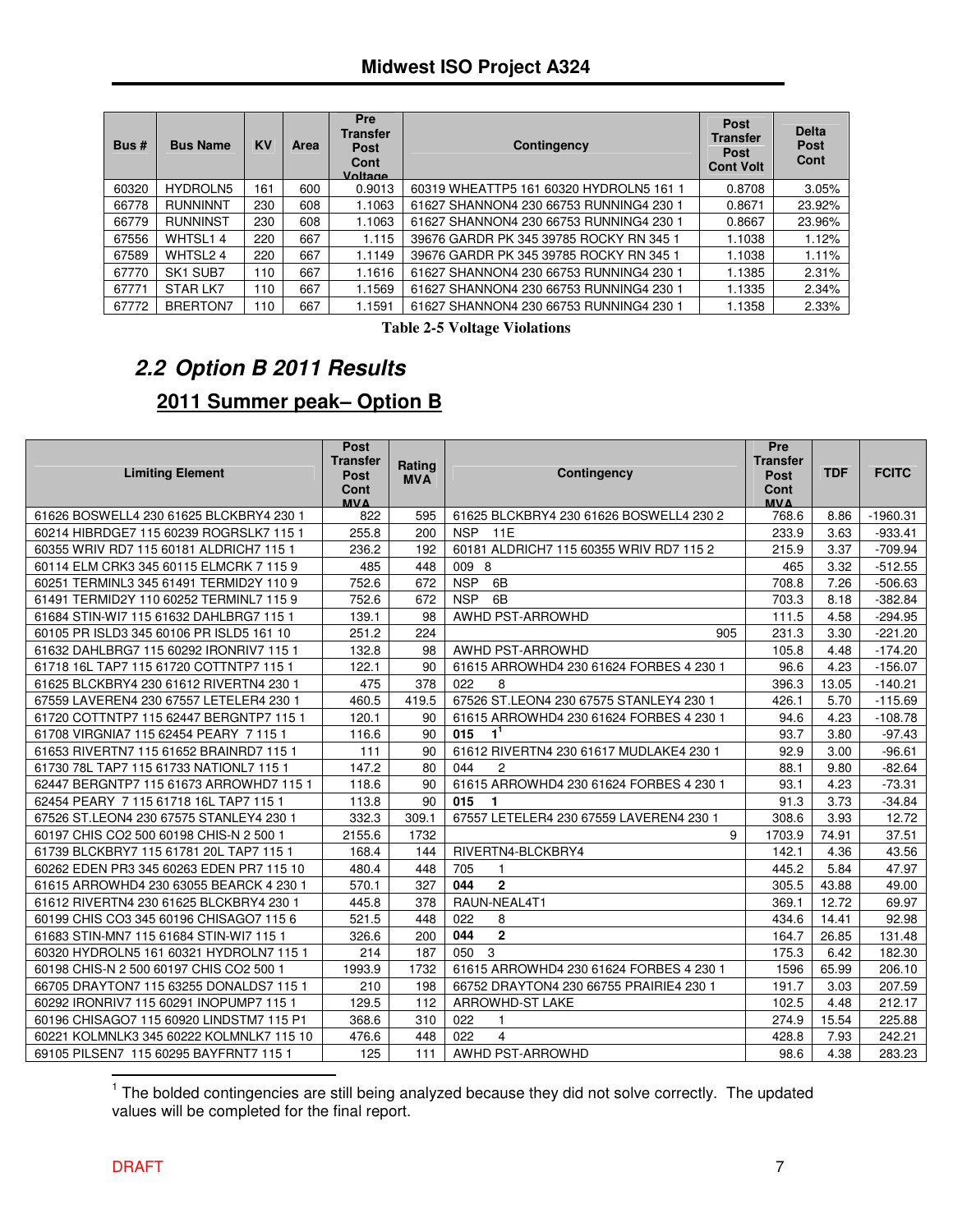#### **Midwest ISO Project A324**

| 60291 INOPUMP7 115 69105 PILSEN7 115 1  | 126    | 112   | AWHD PST-ARROWHD                         | 99.5   | 4.39  | 284.43 |
|-----------------------------------------|--------|-------|------------------------------------------|--------|-------|--------|
| 60210 FIFTHST7 115 60181 ALDRICH7 115 1 | 229.3  | 209   | 980                                      | 190.3  | 6.47  | 289.13 |
| 61665 THOMSON7 115 61664 WRENSHL7 115 1 | 117.8  | 98    | 044<br>2                                 | 78.5   | 6.52  | 299.20 |
| 61664 WRENSHL7 115 61656 MAHTOWA7 115 1 | 117.9  | 98    | 044<br>2                                 | 74.4   | 7.21  | 327.14 |
| 62925 DICKNSN7 115 62667 ST BONI7 115 1 | 200.3  | 191.6 | 009 5                                    | 181.2  | 3.17  | 328.34 |
| 60199 CHIS CO3 345 60186 AS KING3 345 1 | 1280.7 | 1165  | 022<br>11                                | 1018.5 | 43.48 | 336.92 |
| 60236 REDROCK3 345 60238 REDROCK7 115 9 | 455.7  | 448   | 60236 REDROCK3 345 60238 REDROCK7 115 10 | 436.2  | 3.23  | 364.89 |
| 60199 CHIS CO3 345 60221 KOLMNLK3 345 1 | 1273.1 | 1165  | 022<br>6                                 | 991.3  | 46.73 | 371.69 |
| 67557 LETELER4 230 66752 DRAYTON4 230 1 | 430.9  | 419.5 | 022<br>11                                | 387.5  | 7.20  | 444.61 |
| 60230 OAKDALE7 115 60250 TANRSLK7 115 1 | 145.4  | 140   | <b>2E</b><br><b>NSP</b>                  | 111.6  | 5.61  | 506.66 |
| 61550 FORB1JCT 230 60101 FORBES 2 500 1 | 725.8  | 672   | 60101 FORBES 2 500 61552 FORB2JCT 230 1  | 347.9  | 62.67 | 517.15 |
| 61624 FORBES 4 230 61550 FORB1JCT 230 1 | 715.1  | 672   | 60101 FORBES 2 500 61552 FORB2JCT 230 1  | 343.8  | 61.58 | 533.00 |
| 60106 PR ISLD5 161 63071 SPRNGCK5 161 1 | 238    | 236.5 | 60217 INVRHLS3 345 60218 INVRHLS7 115 9  | 215.5  | 3.73  | 562.80 |

#### **Table 2-6 Branch Violations**

Branch Violations with Worst Case Dispatch to come in a future report, if applicable. The analysis is not completely edited at this time due to time constraints.

| <b>Monitored Element</b>                | Contingency                                                                                                                                                                                                                                                                                                                                                                                                                                                                                                                                                                                                                                                                         | Rating<br>MW or<br><b>MVA</b> | <b>Post</b><br>Transfer,<br><b>Post</b><br>Cont<br><b>MW</b> | <b>Pre</b><br>Transfer,<br><b>Post</b><br>Cont<br><b>MW</b> | DF    | <b>FCITIC</b> |
|-----------------------------------------|-------------------------------------------------------------------------------------------------------------------------------------------------------------------------------------------------------------------------------------------------------------------------------------------------------------------------------------------------------------------------------------------------------------------------------------------------------------------------------------------------------------------------------------------------------------------------------------------------------------------------------------------------------------------------------------|-------------------------------|--------------------------------------------------------------|-------------------------------------------------------------|-------|---------------|
| 60101 FORBES 2 500 60198 CHIS-N 2 500 1 | raise 'COYOTE1G 24' gen 82.8 MW dispatch<br>raise 'TAC HBRG13.2' gen 2.8 MW dispatch<br>raise 'STANT41G 18' gen 46.2 MW dispatch<br>raise 'LASKIN 7 115' gen 11.0 MW dispatch<br>raise 'THOMSON7 115' gen 17.3 MW dispatch<br>raise 'HOOTLK3G13.8' gen 34.9 MW dispatch<br>raise 'BOSWE72G14.4' gen 7.0 MW dispatch<br>raise 'HOOTLK2G13.8' gen 20.8 MW dispatch<br>raise 'CENTER1G 22' gen 18.0 MW dispatch<br>raise 'EDGE GEN34.5' gen 2.1 MW dispatch<br>raise 'HYDRO G 6.6' gen 1.4 MW dispatch<br>raise 'BOSWE44G22.8' gen 1.3 MW dispatch<br>raise 'CASS LK8 69' gen 2.5 MW dispatch<br>raise 'QUADRNT7 115' gen 2.0 MW dispatch<br>raise 'CLOQUET7 115' gen 18.9 MW dispatch | 1749                          | 1958.6                                                       | 1586                                                        | 61.79 | 263.79        |

#### **Table 2-7 Flowgate Violations**

| Bus#  | <b>Bus Name</b> | <b>KV</b> | Area | Pre<br><b>Transfer</b><br>Post<br>Cont<br>Voltage | <b>Contingency</b>                      | <b>Post</b><br><b>Transfer</b><br><b>Post</b><br><b>Cont Volt</b> | <b>Delta</b><br><b>Post Cont</b> |
|-------|-----------------|-----------|------|---------------------------------------------------|-----------------------------------------|-------------------------------------------------------------------|----------------------------------|
| 60374 | FIBROMN7        | 115       | 600  | 0.9138                                            | 510                                     | 0.8851                                                            | 2.87%                            |
| 61689 | FRNCHRV7        | 115       | 608  | 0.9303                                            | 61574 LASKNJCT 115 61701 LASKIN 6 138 1 | 0.8952                                                            | 3.51%                            |
| 61690 | <b>TWO HBR7</b> | 115       | 608  | 0.9121                                            | 61574 LASKNJCT 115 61701 LASKIN 6 138 1 | 0.8725                                                            | 3.96%                            |
| 62001 | <b>BENSON 7</b> | 115       | 626  | 0.9138                                            | 510                                     | 0.8851                                                            | 2.87%                            |
| 62002 | <b>WALDEN 7</b> | 115       | 626  | 0.9175                                            | 510                                     | 0.8824                                                            | 3.51%                            |
| 62170 | WALDO 7         | 115       | 608  | 0.9119                                            | 61574 LASKNJCT 115 61701 LASKIN 6 138 1 | 0.8719                                                            | 4.00%                            |
| 62752 | <b>MLTN TP7</b> | 115       | 626  | 0.9384                                            | 510                                     | 0.8869                                                            | 5.15%                            |
| 62753 | <b>MILTONA7</b> | 115       | 626  | 0.9378                                            | 510                                     | 0.8863                                                            | 5.15%                            |
| 63218 | <b>MOROTP 7</b> | 115       | 626  | 0.9204                                            | 510                                     | 0.8828                                                            | 3.76%                            |
| 63221 | <b>BRANDN7</b>  | 115       | 626  | 0.9434                                            | 510                                     | 0.8944                                                            | 4.90%                            |
| 63222 | ALEXAND7        | 115       | 626  | 0.9466                                            | 510                                     | 0.8965                                                            | 5.01%                            |
| 66555 | <b>MORRIS 7</b> | 115       | 652  | 0.9241                                            | 510                                     | 0.8848                                                            | 3.93%                            |
| 67452 | <b>ALEXSS</b>   | 115       | 626  | 0.9431                                            | 510                                     | 0.8928                                                            | 5.03%                            |
| 67453 | <b>ALEXSWM</b>  | 115       | 626  | 0.9425                                            | 510                                     | 0.8921                                                            | 5.04%                            |
| 67454 | <b>ALEXPLDM</b> | 115       | 626  | 0.9374                                            | 510                                     | 0.8865                                                            | 5.09%                            |
| 67461 | <b>ALEXSOUM</b> | 115       | 626  | 0.9364                                            | 510                                     | 0.8855                                                            | 5.09%                            |

**Table 2-8 Voltage Violations**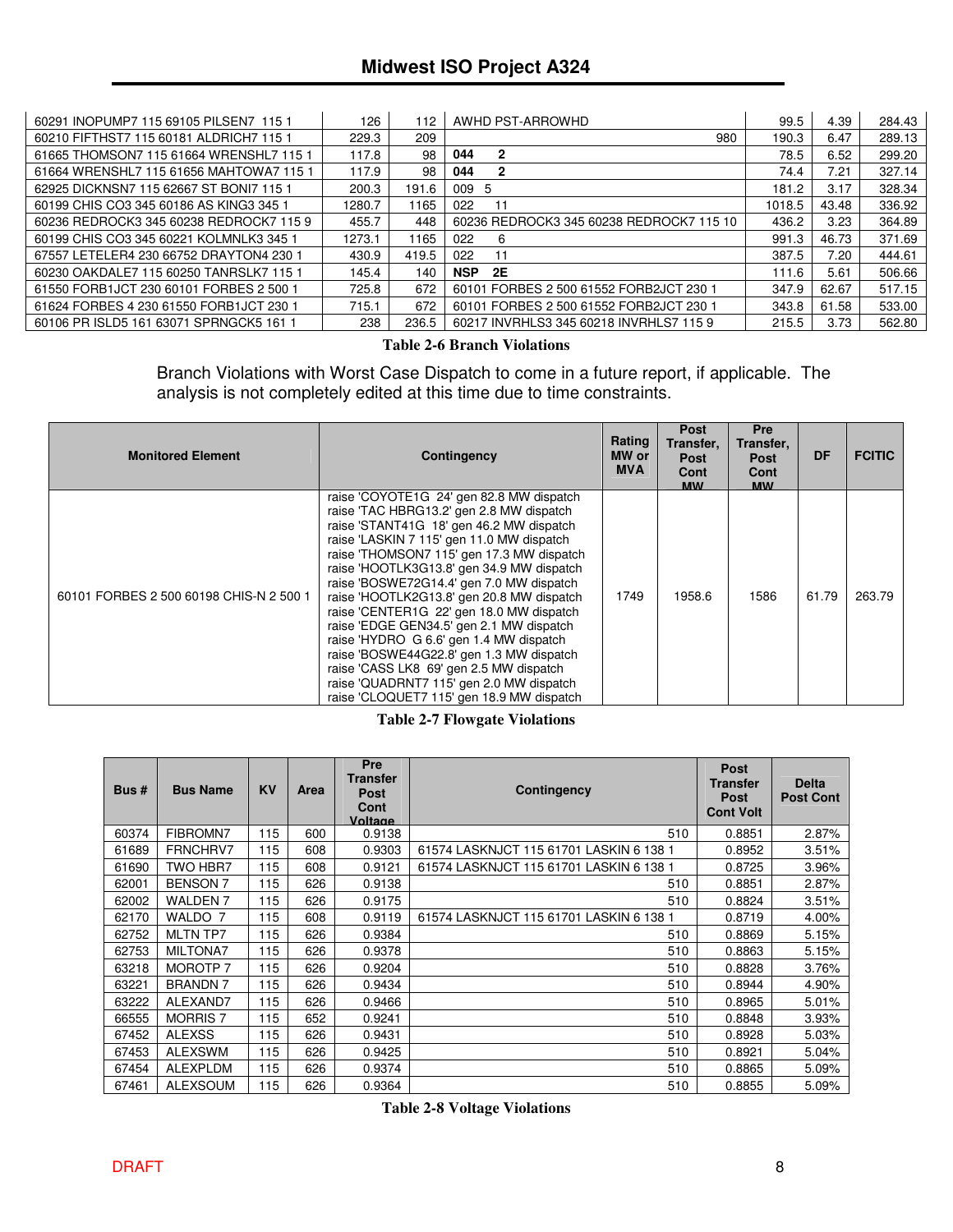## **2011 Winter peak– Option B**

| <b>Limiting Element</b>                 | <b>Post</b><br><b>Transfer</b><br>Rating<br><b>Post</b><br><b>MVA</b><br>Cont<br><b>MVA</b> |     | Contingency                             | Pre<br><b>Transfer</b><br>Post<br>Cont<br><b>MVA</b> | TDF   | <b>FCITC</b> |
|-----------------------------------------|---------------------------------------------------------------------------------------------|-----|-----------------------------------------|------------------------------------------------------|-------|--------------|
| 61550 FORB1JCT 230 60101 FORBES 2 500 1 | 849.2                                                                                       | 773 | 60101 FORBES 2 500 61552 FORB2JCT 230 1 | 471.6                                                | 62.62 | 481.31       |

**Table 2-9 Branch Violations**

Branch Violations with Worst Case Dispatch to come in a future report, if applicable. The analysis is not completely edited at this time due to time constraints.

There are no applicable flowgate violations for the 2011 winter analysis with the generating unit at the option B substation.

| Bus#  | <b>Bus Name</b> | <b>KV</b> | Area | Pre<br><b>Transfer</b><br><b>Post Cont</b><br>Voltage | Contingency | Post<br><b>Transfer</b><br><b>Post Cont</b><br><b>Volt</b> | <b>Delta Post</b><br>Cont |
|-------|-----------------|-----------|------|-------------------------------------------------------|-------------|------------------------------------------------------------|---------------------------|
| 67556 | WHTSL14         | 220       | 667  | 1.1318                                                | SINGLE-042  | 1.1103                                                     | 2.15%                     |
| 67589 | WHTSL24         | 220       | 667  | 1.1318                                                | SINGLE-042  | 1.1103                                                     | 2.15%                     |
| 67770 | SK1 SUB7        | 110       | 667  | 1.1595                                                | SINGLE-042  | 1.1452                                                     | 1.43%                     |
| 67771 | STAR LK7        | 110       | 667  | 1.1548                                                | SINGLE-042  | 1.1404                                                     | 1.44%                     |
| 67772 | <b>BRERTON7</b> | $110 -$   | 667  | l.1569                                                | SINGLE-042  | 1.1426                                                     | <b>.43%</b>               |

**Table 2-10 Voltage Violations**

# *2.3Option A 2014 Results*

|                                                                                     | <b>Post</b><br><b>Transfer</b> | Rating       |                                                                                     | Pre<br><b>Transfer</b> |                |                |
|-------------------------------------------------------------------------------------|--------------------------------|--------------|-------------------------------------------------------------------------------------|------------------------|----------------|----------------|
| <b>Limiting Element</b>                                                             | Post<br>Cont                   | <b>MVA</b>   | Contingency                                                                         | Post<br>Cont           | <b>TDF</b>     | <b>FCITC</b>   |
|                                                                                     | <b>MVA</b>                     |              |                                                                                     | <b>MVA</b>             |                |                |
| 60262 EDEN PR3 345 60263 EDEN PR7 115 9                                             | 625.8                          | 515          | 705<br>$\overline{a}$                                                               | 593.3                  | 5.39           | $-1452.77$     |
| 60218 INVRHLS7 115 60223 KOCHREF7 115 1                                             | 432.7                          | 397          | 60201 CHEMOLT7 115 60342 WHAST 7 115 1                                              | 408.7                  | 3.98           | $-293.96$      |
| 60114 ELM CRK3 345 60115 ELMCRK 7 115 9                                             | 543.8                          | 515          | 009 7                                                                               | 523.8                  | 3.32           | $-265.32$      |
| 60355 WRIV RD7 115 60181 ALDRICH7 115 2                                             | 226.1                          | 199          | 60181 ALDRICH7 115 60355 WRIV RD7 115 1                                             | 207.2                  | 3.13           | $-261.62$      |
| 61653 RIVERTN7 115 61652 BRAINRD7 115 1                                             | 140.7                          | 99           | 61612 RIVERTN4 230 61617 MUDLAKE4 230 1                                             | 111.5                  | 4.84           | $-258.13$      |
| 60251 TERMINL3 345 61491 TERMID2Y 110 9                                             | 832.5                          | 773          | <b>NSP</b><br>6B                                                                    | 779.5                  | 8.79           | $-73.95$       |
| 61491 TERMID2Y 110 60252 TERMINL7 115 9                                             | 832.7                          | 773          | <b>NSP</b><br>6B                                                                    | 777.8                  | 9.10           | $-52.72$       |
| 60197 CHIS CO2 500 61493 CHIS D1Y 110 10<br>60197 CHIS CO2 500 61494 CHIS D2Y 110 9 | 1644<br>1644                   | 1385<br>1385 | 60197 CHIS CO2 500 61494 CHIS D2Y 110 9<br>60197 CHIS CO2 500 61493 CHIS D1Y 110 10 | 1349.1<br>1349.1       | 48.91<br>48.91 | 73.41<br>73.41 |
| 61493 CHIS D1Y 110 60199 CHIS CO3 345 10                                            | 1641.2                         | 1385         | 60197 CHIS CO2 500 61494 CHIS D2Y 110 9                                             | 1348.4                 | 48.56          | 75.37          |
| 61494 CHIS D2Y 110 60199 CHIS CO3 345 9                                             | 1641.2                         | 1385         | 60197 CHIS CO2 500 61493 CHIS D1Y 110 10                                            | 1348.4                 | 48.56          | 75.37          |
| 62925 DICKNSN7 115 62667 ST BONI7 115 1                                             | 206                            | 191.6        | 009 5                                                                               | 187.4                  | 3.08           | 136.16         |
| 61615 ARROWHD4 230 61624 FORBES 4 230 1                                             | 499.2                          | 407          | 2<br>022                                                                            | 378.1                  | 20.08          | 143.90         |
| 60214 HIBRDGE7 115 60239 ROGRSLK7 115 1                                             | 245.2                          | 220          | 2E<br><b>NSP</b>                                                                    | 208.5                  | 6.09           | 188.95         |
| 60196 CHISAGO7 115 60199 CHIS CO3 345 6                                             | 573.5                          | 515          | 022                                                                                 | 444.8                  | 21.34          | 328.91         |
| 61739 BLCKBRY7 115 61663 FLDWDTP7 115 1                                             | 105.9                          | 99           | 98L                                                                                 | 87.8                   | 3.00           | 373.13         |
| 60203 COON CK7 115 60253 TWIN LK7 115 1                                             | 404.4                          | 397          | 5<br>022                                                                            | 382.4                  | 3.65           | 400.17         |
| 60262 EDEN PR3 345 60263 EDEN PR7 115 10                                            | 528.5                          | 515          | 705                                                                                 | 484.8                  | 7.25           | 416.72         |
| 63218 MOROTP 7 115 66555 MORRIS 7 115 1                                             | 96.7                           | 88           | 9                                                                                   | 67.2                   | 4.89           | 425.17         |
| 61624 FORBES 4 230 61615 ARROWHD4 230 1                                             | 421.7                          | 407          | 61614 98L TAP4 230 61625 BLCKBRY4 230 1                                             | 351.6                  | 11.63          | 476.55         |
| 60209 ELLOTPK7 115 60246 SO TOWN7 115 1                                             | 246.1                          | 239          | $***$<br>$***$<br><b>Base Case</b>                                                  | 210.1                  | 5.97           | 484.08         |
| 60150 MNVLTAP4 230 66550 GRANITF4 230 1                                             | 428.9                          | 426          | 9                                                                                   | 409.6                  | 3.20           | 512.39         |
| 61667 POTLTCH7 115 61668 CLOQUET7 115 1                                             | 101.9                          | 99           | $\overline{2}$<br>022                                                               | 80.9                   | 3.48           | 519.73         |
| 61663 FLDWDTP7 115 61739 BLCKBRY7 115 1                                             | 101.8                          | 99           | $\overline{c}$<br>022                                                               | 78.6                   | 3.85           | 530.22         |
| 60198 CHIS-N 2 500 60197 CHIS CO2 500 1                                             | 1945.9                         | 1905         | 39448 AWHD PST 230 39449 ARROWHD 345 1                                              | 1582.1                 | 60.33          | 535.21         |
| 61612 RIVERTN4 230 61796 RIVERJCT 115 1                                             | 235.2                          | 233          | 61612 RIVERTN4 230 61617 MUDLAKE4 230 1                                             | 205.1                  | 4.99           | 558.93         |
| 61625 BLCKBRY4 230 61624 FORBES 4 230 1                                             | 232.2                          | 219          | 61824 MESABA 3 345 61825 FORBES 3 345 1                                             | 47.2                   | 30.68          | 559.98         |
| 60240 RIVRSID7 115 60209 ELLOTPK7 115 1                                             | 283.5                          | 283          | 60209 ELLOTPK7 115 60226 MAIN ST7 115 1                                             | 257.6                  | 4.30           | 591.36         |

**Table 2-11 Branch Violations**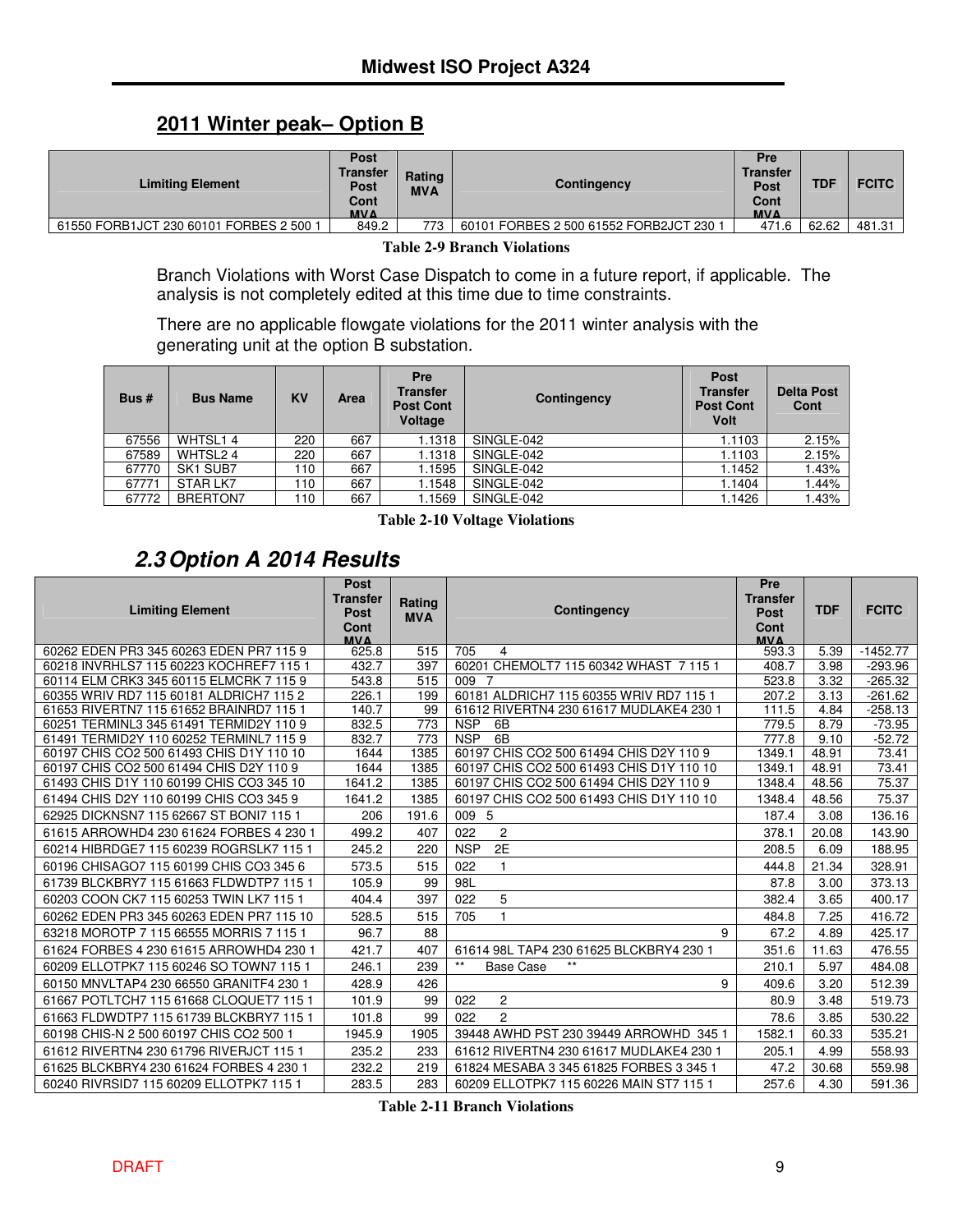Branch Violations with Worst Case Dispatch to come in a future report, if applicable. The analysis is not completely edited at this time due to time constraints.

There are no applicable flowgate violations for the 2014 summer analysis with the generating unit at the option A substation.

| Bus#  | <b>Bus Name</b> | <b>KV</b> | <b>Area</b> | Pre<br>Transfer<br><b>Post</b><br>Cont<br>Voltage | Contingency                             | <b>Post</b><br><b>Transfer</b><br><b>Post</b><br><b>Cont Volt</b> | <b>Delta</b><br><b>Post Cont</b> |
|-------|-----------------|-----------|-------------|---------------------------------------------------|-----------------------------------------|-------------------------------------------------------------------|----------------------------------|
| 62005 | <b>KERKHOT7</b> | 115       | 600         | 0.8815                                            | 500                                     | 0.8482                                                            | 3.33%                            |
| 62006 | <b>KERKHO7</b>  | 115       | 626         | 0.9172                                            | 500                                     | 0.8675                                                            | 4.97%                            |
| 62425 | <b>WILLMAR7</b> | 115       | 618         | 0.8609                                            | 500                                     | 0.8327                                                            | 2.82%                            |
| 63186 | <b>WILTON Y</b> | 230       | 626         | 0.9062                                            | 66792 MAPLE R3 345 67400 ALEXSUB3 345 1 | 0.8926                                                            | 1.36%                            |
| 63197 | <b>CASS LKY</b> | 115       | 626         | 0.9084                                            | 66792 MAPLE R3 345 67400 ALEXSUB3 345 1 | 0.8929                                                            | 1.55%                            |
| 63240 | <b>MN PIPE7</b> | 115       | 626         | 0.9063                                            | 66792 MAPLE R3 345 67400 ALEXSUB3 345 1 | 0.8922                                                            | 1.41%                            |
| 63241 | CLEARBR7        | 115       | 626         | 0.9065                                            | 66792 MAPLE R3 345 67400 ALEXSUB3 345 1 | 0.8924                                                            | 1.41%                            |
| 63242 | CLBKPIP7        | 115       | 626         | 0.9063                                            | 66792 MAPLE R3 345 67400 ALEXSUB3 345 1 | 0.8922                                                            | 1.41%                            |
| 63247 | CASS LK7        | 115       | 626         | 0.9056                                            | 66792 MAPLE R3 345 67400 ALEXSUB3 345 1 | 0.8909                                                            | 1.47%                            |
| 63248 | CASS N 7        | 115       | 626         | 0.9053                                            | 66792 MAPLE R3 345 67400 ALEXSUB3 345 1 | 0.8906                                                            | 1.47%                            |
| 66776 | <b>WILTON T</b> | 115       | 626         | 0.9036                                            | 66792 MAPLE R3 345 67400 ALEXSUB3 345 1 | 0.8902                                                            | 1.34%                            |
| 66789 | <b>BEMIDJIT</b> | 115       | 626         | 0.9004                                            | 66792 MAPLE R3 345 67400 ALEXSUB3 345 1 | 0.8868                                                            | 1.36%                            |

**Table 2-12 Voltage Violations**

## *2.4Option B 2014 Results*

| <b>Limiting Element</b>                  | <b>Post</b><br><b>Transfer</b><br><b>Post</b><br>Cont<br><b>MVA</b> | Rating<br><b>MVA</b> | Contingency                              | Pre<br><b>Transfer</b><br><b>Post</b><br>Cont<br><b>MVA</b> | <b>TDF</b> | <b>FCITC</b> |
|------------------------------------------|---------------------------------------------------------------------|----------------------|------------------------------------------|-------------------------------------------------------------|------------|--------------|
| 60222 KOLMNLK7 115 60212 GOOSELK7 115 1  | 322.2                                                               | 213                  | 60196 CHISAGO7 115 60199 CHIS CO3 345 6  | 303.9                                                       | 3.03       | $-2995.23$   |
| 60262 EDEN PR3 345 60263 EDEN PR7 115 9  | 626.3                                                               | 515                  | 705<br>4                                 | 592                                                         | 5.69       | $-1353.67$   |
| 61683 STIN-MN7 115 61684 STIN-WI7 115 1  | 262.7                                                               | 220                  | 61615 ARROWHD4 230 39448 AWHD PST 230 1  | 243.2                                                       | 3.23       | $-717.42$    |
| 61626 BOSWELL4 230 61625 BLCKBRY4 230 1  | 691.9                                                               | 655                  | 61625 BLCKBRY4 230 61626 BOSWELL4 230 2  | 673.6                                                       | 3.03       | $-612.89$    |
| 60218 INVRHLS7 115 60223 KOCHREF7 115 1  | 435.9                                                               | 397                  | 60201 CHEMOLT7 115 60342 WHAST 7 115 1   | 410                                                         | 4.30       | $-302.66$    |
| 60251 TERMINL3 345 61491 TERMID2Y 110 9  | 836.6                                                               | 773                  | <b>NSP</b><br>6B                         | 783.9                                                       | 8.74       | $-124.72$    |
| 61691 SLVRBYH7 115 62170 WALDO 7 115 1   | 135.2                                                               | 107                  | $\overline{2}$<br>044                    | 111.7                                                       | 3.90       | $-120.60$    |
| 61491 TERMID2Y 110 60252 TERMINL7 115 9  | 836.6                                                               | 773                  | 6B<br><b>NSP</b>                         | 780.5                                                       | 9.30       | $-80.61$     |
| 61653 RIVERTN7 115 61652 BRAINRD7 115 1  | 119.5                                                               | 99                   | 61612 RIVERTN4 230 61617 MUDLAKE4 230 1  | 101.1                                                       | 3.05       | $-68.82$     |
| 60197 CHIS CO2 500 61493 CHIS D1Y 110 10 | 1732.4                                                              | 1385                 | 60197 CHIS CO2 500 61494 CHIS D2Y 110 9  | 1410.8                                                      | 53.33      | $-48.37$     |
| 60197 CHIS CO2 500 61494 CHIS D2Y 110 9  | 1732.4                                                              | 1385                 | 60197 CHIS CO2 500 61493 CHIS D1Y 110 10 | 1410.8                                                      | 53.33      | $-48.37$     |
| 61493 CHIS D1Y 110 60199 CHIS CO3 345 10 | 1730.2                                                              | 1385                 | 60197 CHIS CO2 500 61494 CHIS D2Y 110 9  | 1408                                                        | 53.43      | $-43.04$     |
| 61494 CHIS D2Y 110 60199 CHIS CO3 345 9  | 1730.2                                                              | 1385                 | 60197 CHIS CO2 500 61493 CHIS D1Y 110 10 | 1408                                                        | 53.43      | $-43.04$     |
| 61615 ARROWHD4 230 61624 FORBES 4 230 1  | 701                                                                 | 407                  | $\overline{2}$<br>022                    | 416.8                                                       | 47.13      | $-20.79$     |
| 60288 IRONWD 7 115 60298 PARKFLS7 115 1  | 142.4                                                               | 44                   | $\overline{2}$<br>022                    | 45                                                          | 16.15      | $-6.19$      |
| 60209 ELLOTPK7 115 60246 SO TOWN7 115 1  | 302.8                                                               | 263                  | 60217 INVRHLS3 345 60218 INVRHLS7 115 9  | 262.4                                                       | 6.70       | 8.96         |
| 60288 IRONWD 7 115 60289 HURLEY 7 115 1  | 174                                                                 | 67                   | 015<br>1                                 | 57.3                                                        | 19.35      | 50.12        |
| 61690 TWO HBR7 115 62170 WALDO 7 115 1   | 181.3                                                               | 107                  | 015<br>$\overline{1}$                    | 95.8                                                        | 14.18      | 78.99        |
| 60212 GOOSELK7 115 60222 KOLMNLK7 115 1  | 236.4                                                               | 213                  | $\overline{2}$<br>022                    | 209                                                         | 4.54       | 88.03        |
| 61667 POTLTCH7 115 61668 CLOQUET7 115 1  | 131                                                                 | 99                   | 044                                      | 92.7                                                        | 6.35       | 99.19        |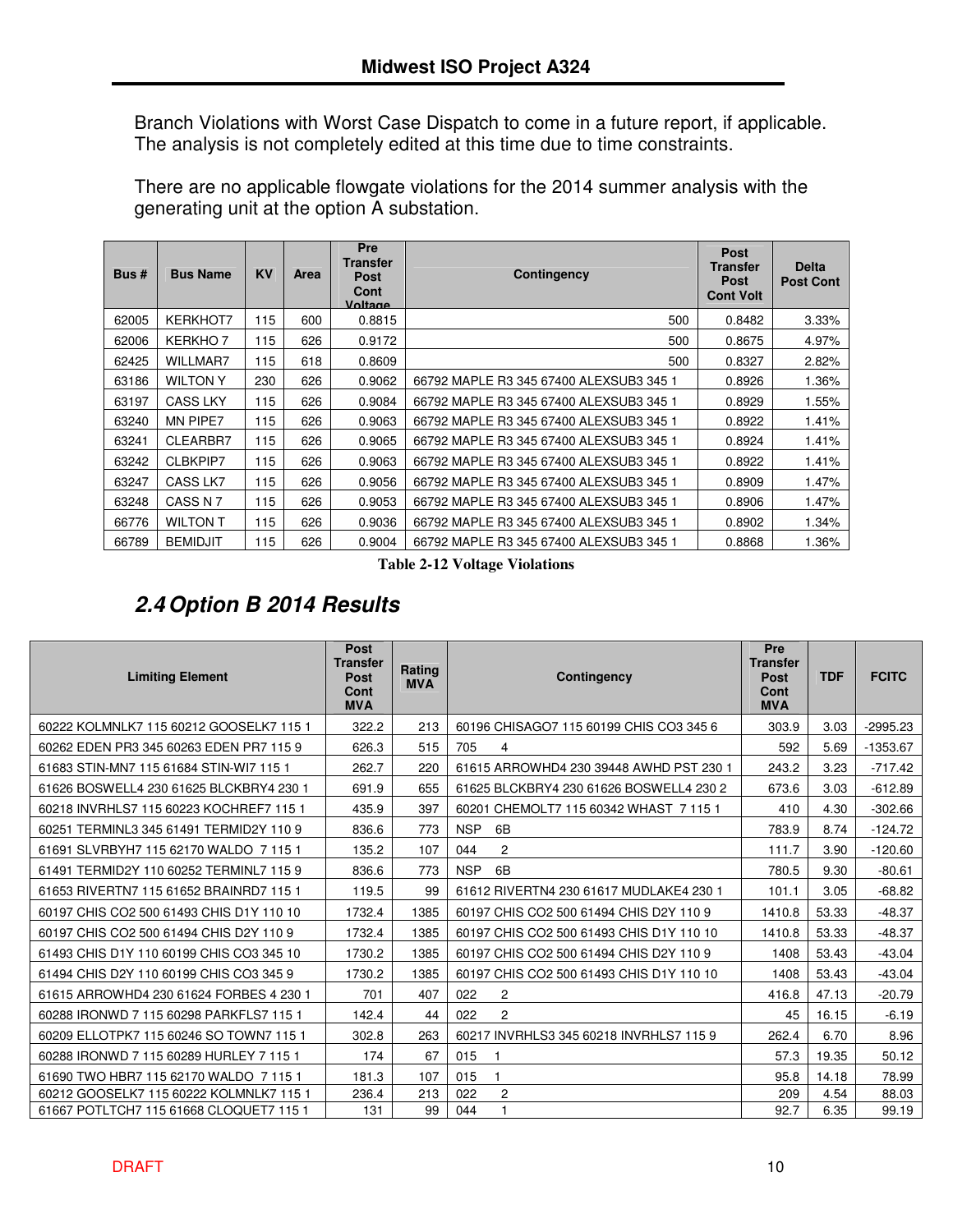| 61708 VIRGNIA7 115 62454 PEARY 7 115 1   | 168.4  | 99   | 015                                     | 82.5   | 14.25 | 115.83 |
|------------------------------------------|--------|------|-----------------------------------------|--------|-------|--------|
| 61612 RIVERTN4 230 61625 BLCKBRY4 230 1  | 681    | 415  | 022<br>$\overline{2}$                   | 351.6  | 54.63 | 116.06 |
| 61718 16L TAP7 115 61720 COTTNTP7 115 1  | 210.3  | 113  | 015                                     | 86.8   | 20.48 | 127.92 |
| 61718 16L TAP7 115 62454 PEARY 7 115 1   | 166    | 99   | 015<br>1                                | 79.7   | 14.31 | 134.85 |
| 60196 CHISAGO7 115 60199 CHIS CO3 345 6  | 633.8  | 515  | 022<br>1                                | 477.8  | 25.87 | 143.79 |
| 61740 GR RPDS7 115 62448 HILLCTY7 115 1  | 152.1  | 99   | 022<br>$\overline{2}$                   | 82.3   | 11.58 | 144.27 |
| 61663 FLDWDTP7 115 61739 BLCKBRY7 115 1  | 151.5  | 99   | 015                                     | 81.7   | 11.58 | 149.45 |
| 61625 BLCKBRY4 230 61626 BOSWELL4 230 2  | 596    | 439  | 015<br>1                                | 373.7  | 36.87 | 177.13 |
| 61653 RIVERTN7 115 62448 HILLCTY7 115 1  | 146.1  | 99   | $\overline{2}$<br>022                   | 79.2   | 11.09 | 178.47 |
| 61708 VIRGNIA7 115 61710 MINNTAC7 115 1  | 233.7  | 160  | 015                                     | 127.4  | 17.63 | 184.93 |
| 61720 COTTNTP7 115 62447 BERGNTP7 115 1  | 148.9  | 113  | $\mathbf{2}$<br>022                     | 93.8   | 9.14  | 210.12 |
| 60214 HIBRDGE7 115 60239 ROGRSLK7 115 1  | 233.3  | 220  | 2E<br><b>NSP</b>                        | 210.9  | 3.71  | 244.97 |
| 61673 ARROWHD7 115 62447 BERGNTP7 115 1  | 142.6  | 113  | $\overline{2}$<br>022                   | 92.2   | 8.36  | 248.86 |
| 62448 HILLCTY7 115 61653 RIVERTN7 115 1  | 111.7  | 99   | 61612 RIVERTN4 230 61625 BLCKBRY4 230 1 | 90     | 3.60  | 250.09 |
| 61721 ETCO 7 115 61722 FORBES 7 115 1    | 117.6  | 107  | 022<br>$\overline{c}$                   | 85.7   | 5.29  | 402.63 |
| 60203 COON CK7 115 60253 TWIN LK7 115 1  | 403.7  | 397  | 5<br>022                                | 382    | 3.60  | 416.82 |
| 66550 GRANITF4 230 60150 MNVLTAP4 230 1  | 431.6  | 426  | 60108 WILMART3 345 60331 LKFLDXL3 345 1 | 413    | 3.08  | 421.45 |
| 63218 MOROTP 7 115 66555 MORRIS 7 115 1  | 96.6   | 88   | 9                                       | 67.6   | 4.81  | 424.18 |
| 60295 BAYFRNT7 115 60350 GINGLES7 115 1  | 114.9  | 105  | 015<br>$\overline{c}$                   | 81.3   | 5.57  | 425.33 |
| 63050 WILLMAR4 230 66550 GRANITF4 230 1  | 325.7  | 318  | 015                                     | 286.6  | 6.48  | 484.25 |
| 60198 CHIS-N 2 500 60197 CHIS CO2 500 1  | 1983.4 | 1905 | 61615 ARROWHD4 230 39448 AWHD PST 230 1 | 1583.7 | 66.29 | 484.72 |
| 61624 FORBES 4 230 61615 ARROWHD4 230 1  | 423.1  | 407  | NSP <sub>2E</sub>                       | 335.8  | 14.48 | 491.79 |
| 60197 CHIS CO2 500 60198 CHIS-N 2 500 1  | 1970   | 1905 | 9                                       | 1569.5 | 66.42 | 505.13 |
| 62447 BERGNTP7 115 61673 ARROWHD7 115 1  | 116    | 113  | 61615 ARROWHD4 230 61624 FORBES 4 230 1 | 94.7   | 3.53  | 518.07 |
| 60262 EDEN PR3 345 60263 EDEN PR7 115 10 | 519.1  | 515  | 705                                     | 486.7  | 5.37  | 526.69 |
| 61689 FRNCHRV7 115 61690 TWO HBR7 115 1  | 121.5  | 120  | $\overline{2}$<br>022                   | 92     | 4.89  | 572.34 |

**Table 2-13 Branch Violations**

Branch Violations with Worst Case Dispatch and Voltage Violations to come in a future report, if applicable, the analysis is not completely edited at this time due to time constraints.

| <b>Monitored Element</b>                | <b>Contingency</b>                                                                                                                                                                                                                                                                                                                                               | Rating<br>MW or<br><b>MVA</b> | <b>Post</b><br>Transfer.<br><b>Post</b><br>Cont<br><b>MW</b> | <b>Pre</b><br>Transfer,<br><b>Post</b><br>Cont<br><b>MW</b> | DF    | <b>FCITIC</b> |
|-----------------------------------------|------------------------------------------------------------------------------------------------------------------------------------------------------------------------------------------------------------------------------------------------------------------------------------------------------------------------------------------------------------------|-------------------------------|--------------------------------------------------------------|-------------------------------------------------------------|-------|---------------|
| 60101 FORBES 2 500 60198 CHIS-N 2 500 1 | raise 'COYOTE1G 24' gen 28.4 MW dispatch<br>raise 'STANT41G 18' gen 39.1 MW dispatch<br>raise 'LASKIN 7 115' gen 47.5 MW dispatch<br>raise 'CENTER1G 22' gen 18.0 MW dispatch<br>raise 'QUADRNT7 115' gen 2.0 MW dispatch<br>raise 'BOSWE43G20.9' gen 48.3 MW dispatch<br>raise 'GENBUS G 6.6' gen 11.1 MW dispatch<br>raise 'TAC HBRG13.2' gen -2.5 MW dispatch | 1749.0                        | 1869.9                                                       | 1486.3                                                      | 63.62 | 412.92        |

**Table 2-14 Flowgate Violations**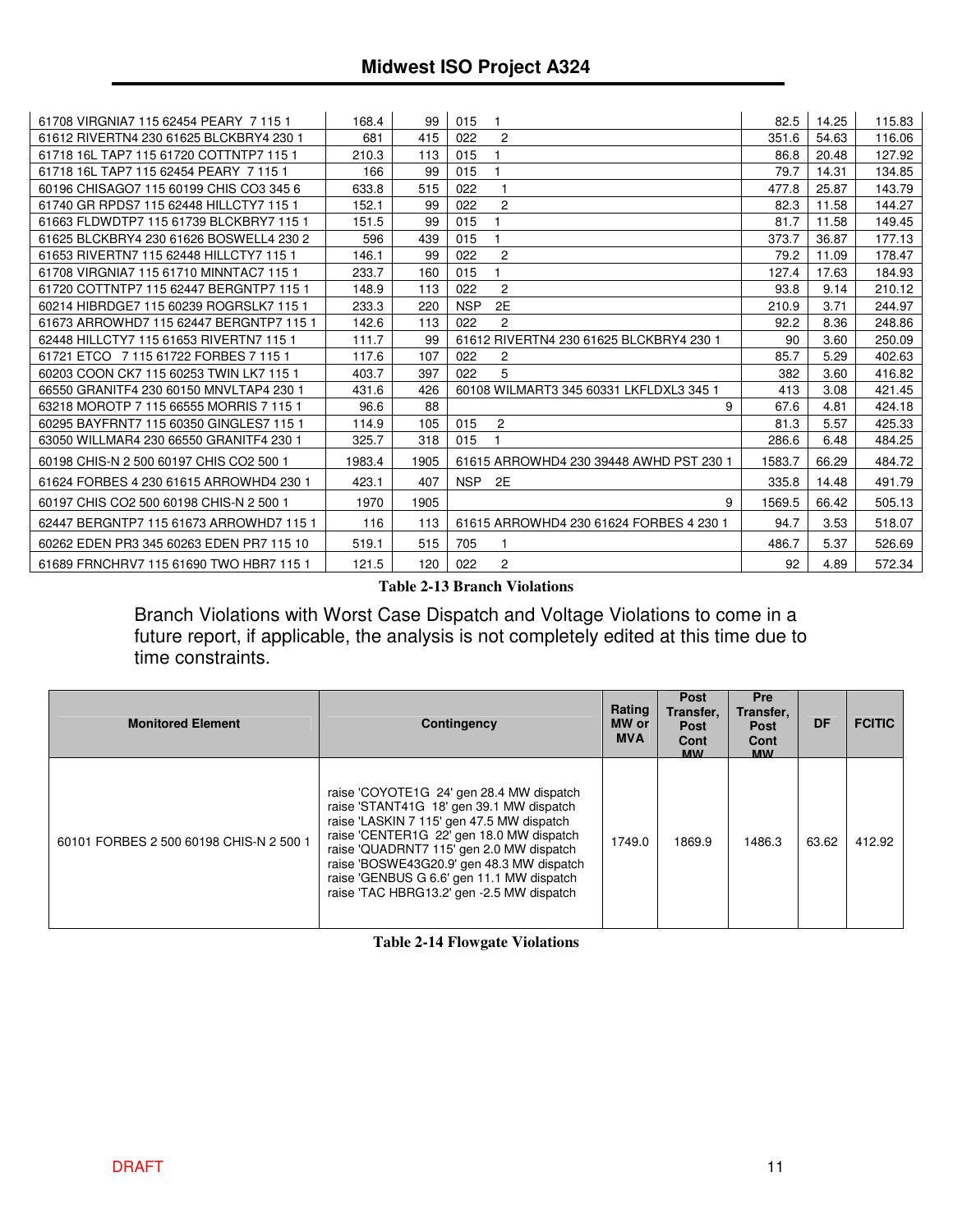## **3 Conclusion**

Based on the above results, it is concluded that the request for 603 MW for firm transmission service cannot be granted at this time. Constraints are listed in Tables 2-1 through 2-14. All constraints must be mitigated before service can be granted.

The System Impact Study will now continue to determine the remaining constraints and mitigation required to correct the constraints found.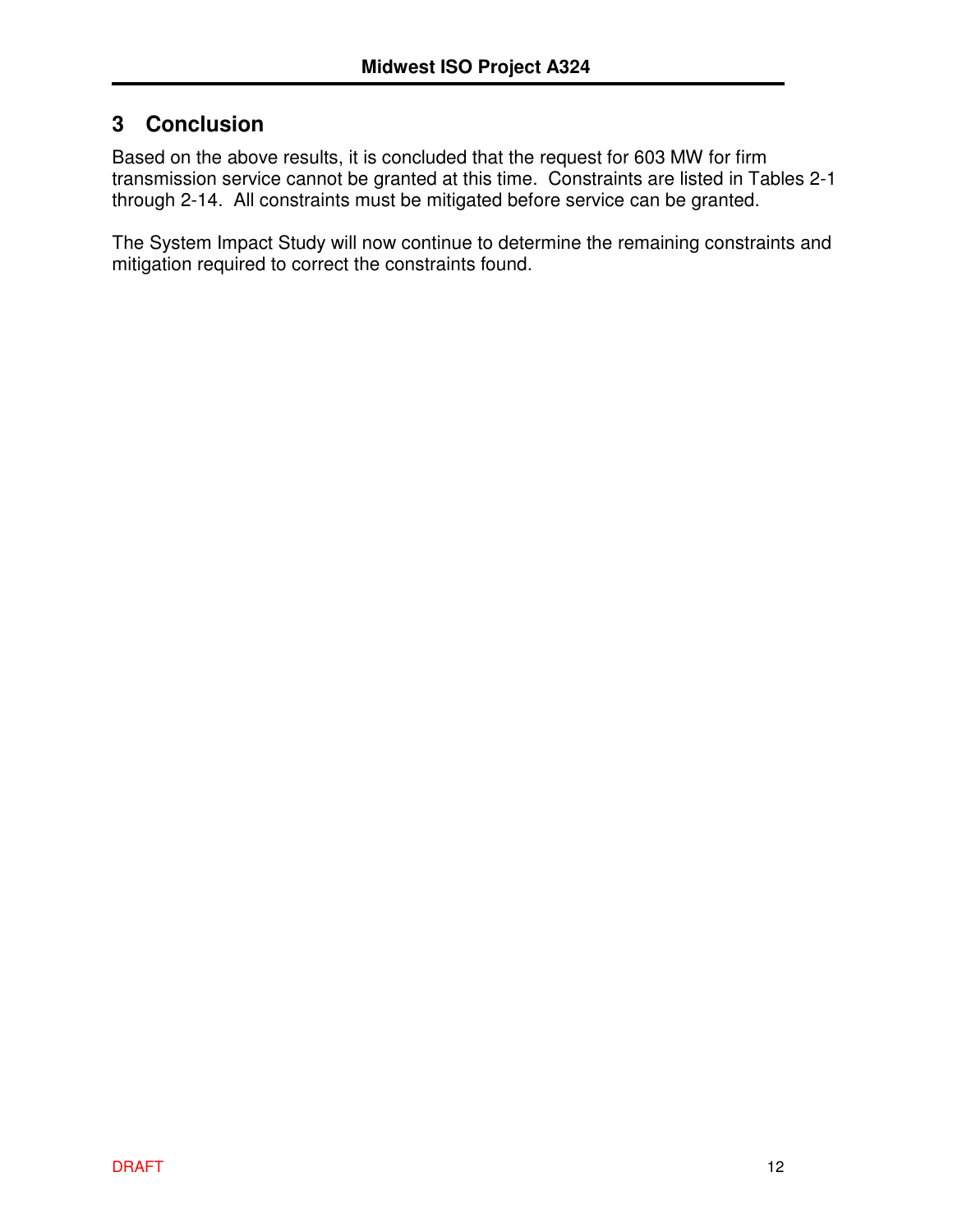#### **4 Appendix A – Contingency Description**

CONTINGENCY 'NSP 2E' OPEN LINE FROM BUS 'AS KING3 345' TO BUS 'CHIS CO3 345' CKT 1 OPEN LINE FROM BUS 'AS KING3 345' TO BUS 'REDROCK3 345' CKT 1 OPEN LINE FROM BUS 'AS KING3 345' TO BUS 'EAU CL 3 345' CKT 1 OPEN LINE FROM BUS 'EAU CL 3 345' TO BUS 'ARP 345 345' CKT 1 OPEN LINE FROM BUS 'EAU CL 3 345' TO BUS 'EAU CLA5 161' CKT 9 **FND** CONTINGENCY 'NSP 6B' OPEN LINE FROM BUS 'KOLMNLK3 345' TO BUS 'COON CK3 345' CKT 1 OPEN LINE FROM BUS 'KOLMNLK3 345' TO BUS 'KOLMNLK7 115' CKT 9 OPEN LINE FROM BUS 'KOLMNLK3 345' TO BUS 'KOLMNLK7 115' CKT 10 OPEN LINE FROM BUS 'TERMID1Y 110' TO BUS 'TERMINL3 345' CKT 10 OPEN LINE FROM BUS 'TERMID1Y 110' TO BUS 'TERMINL7 115' CKT 10 OPEN LINE FROM BUS 'TERMID1Y 110' TO BUS 'TERTER1934.5' CKT 10 **FND** CONTINGENCY 'NSP 11E' OPEN LINE FROM BUS 'SHEPARD7 115' TO BUS 'HIBRDGE7 115' CKT 1 OPEN LINE FROM BUS 'SHEPARD7 115' TO BUS 'SO TOWN7 115' CKT 1 END CONTINGENCY 'AWHD PST-ARROWHD' / 39448 AWHD PST 230 39449 ARROWHD 345 1 TRIP BRANCH FROM BUS 39448 TO BUS 39449 CKT 1 END CONTINGENCY 'ARROWHD-ST LAKE' / 39449 ARROWHD 345 39450 ST LAKE 345 1 TRIP BRANCH FROM BUS 39449 TO BUS 39450 CKT 1 **FND** CONTINGENCY 'RIVERTN4-BLCKBRY4' / 61612 RIVERTN4 230 61625 BLCKBRY4 230 1 TRIP BRANCH FROM BUS 61612 TO BUS 61625 CKT 1 END CONTINGENCY 'RAUN-NEAL4T1' OPEN LINE FROM BUS 'RAUN 3 345' TO BUS 'NEAL 4G 24' CKT 1 OPEN LINE FROM BUS 'RAUN 3 345' TO BUS 'RAUN MD5 161' CKT 1 END CONTINGENCY 'CHISO\_500\_3WINDTRX9' OPEN LINE FROM BUS 'CHIS CO2 500' TO BUS 'CHIS D2Y 110' CKT 9 OPEN LINE FROM BUS 'CHIS CO3 345' TO BUS 'CHIS D2Y 110' CKT 9 OPEN LINE FROM BUS 'CHIS T2934.5' TO BUS 'CHIS D2Y 110' CKT 9 END CONTINGENCY 'CHISO\_500\_3WINDTRX10' OPEN LINE FROM BUS 'CHIS CO3 345' TO BUS 'CHIS D1Y 110' CKT 10 OPEN LINE FROM BUS 'CHIS T1934.5' TO BUS 'CHIS D1Y 110' CKT 10 OPEN LINE FROM BUS 'CHIS CO2 500' TO BUS 'CHIS D1Y 110' CKT 10 END CONTINGENCY 'FORBES\_500\_230\_TRX' OPEN LINE FROM BUS 'FORB1JCT 230' TO BUS 'FORB1TR934.5' CKT 1 OPEN LINE FROM BUS 'FORB1JCT 230' TO BUS 'FORBES 2 500' CKT 1 OPEN LINE FROM BUS 'FORB1JCT 230' TO BUS 'FORBES 4 230' CKT 1 OPEN LINE FROM BUS 'FORB2JCT 230' TO BUS 'FORB2TR934.5' CKT 1 OPEN LINE FROM BUS 'FORB2JCT 230' TO BUS 'FORBES 2 500' CKT 1 OPEN LINE FROM BUS 'FORB2JCT 230' TO BUS 'FORBES 4 230' CKT 1 **FND** CONTINGENCY 'ASKNGCHISOEAUCLARP' OPEN LINE FROM BUS 'AS KING3 345' TO BUS 'CHIS CO3 345' CKT 1 OPEN LINE FROM BUS 'AS KING3 345' TO BUS 'REDROCK3 345' CKT 1 OPEN LINE FROM BUS 'AS KING3 345' TO BUS 'EAU CL 3 345' CKT 1 OPEN LINE FROM BUS 'EAU CL 3 345' TO BUS 'ARP 345 345' CKT 1 OPEN LINE FROM BUS 'EAU CL 3 345' TO BUS 'EAU CLA5 161' CKT 9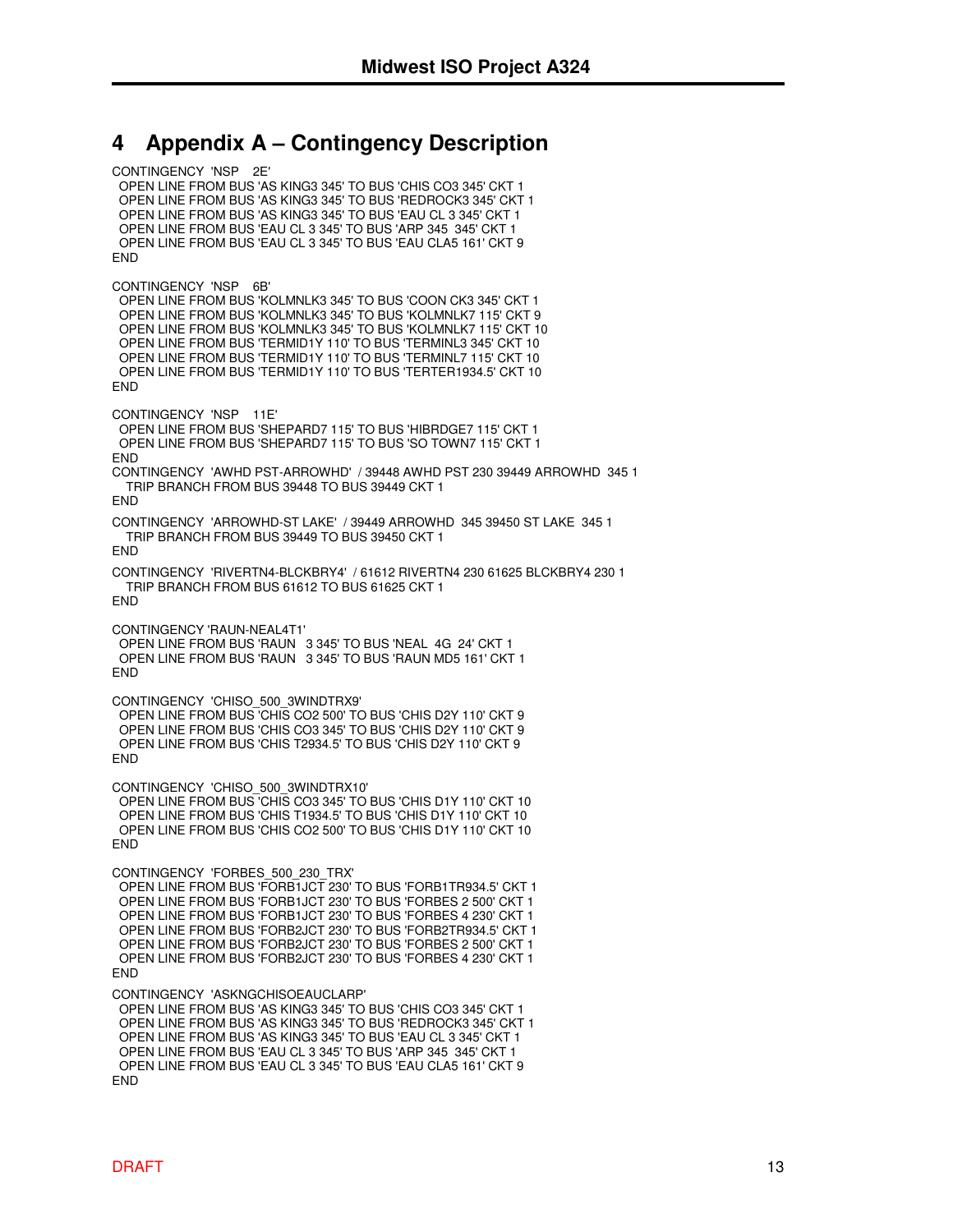CONTINGENCY 'MINNTAC 2T' OPEN LINE FROM BUS 'MINNTAC4 230' TO BUS 'FORBES 4 230' CKT 1 OPEN LINE FROM BUS 'MINT2JCT 115' TO BUS 'MINNTAC4 230' CKT 2 OPEN LINE FROM BUS 'MINT2JCT 115' TO BUS 'MINNTAC7 115' CKT 2 OPEN LINE FROM BUS 'MINT2JCT 115' TO BUS 'MINT2TR913.8' CKT 2 END CONTINGENCY 'SINGLE-042' //SHUNT AND LOAD AMOUNT IS CASE SPECIFIC AND WAS ADJUSTED APPROPRIATELY COM RUNNING-SHANNON 230 KV COM 'REDUCE 100% MEASURED AT 67576' TRIP LINE FROM BUS 66753 TO BUS 61627 CKT 1 CHANGE BUS 67503 SHUNT BY XXXX MW SET BUS 60110 LOAD TO 0 MW / 48.10 SET BUS 60111 LOAD TO 0 MW / 3.460 **FND** CONTINGENCY '26L' OPEN LINE FROM BUS 'MAHTOWA7 115' TO BUS 'CROMWLL7 115' CKT 1 OPEN LINE FROM BUS 'THOMSON7 115' TO BUS 'WRENSHL7 115' CKT 1 OPEN LINE FROM BUS 'WRENSHL7 115' TO BUS 'MAHTOWA7 115' CKT 1 **END** CONTINGENCY '98L' OPEN LINE FROM BUS '98L TAP4 230' TO BUS 'ARROWHD4 230' CKT 1 OPEN LINE FROM BUS '98L TAP4 230' TO BUS 'BLCKBRY4 230' CKT 1 OPEN LINE FROM BUS '98L TAP4 230' TO BUS 'HILLTOP4 230' CKT 1 END CONTINGENCY '009' //SHUNT AND LOAD AMOUNT IS CASE SPECIFIC AND WAS ADJUSTED APPROPRIATELY TRIP LINE FROM BUS 63030 TO BUS 60270 CKT 1 TRIP LINE FROM BUS 60270 TO BUS 60233 CKT 1 TRIP LINE FROM BUS 63030 TO BUS 60202 CKT 1 TRIP LINE FROM BUS 63030 TO BUS 62925 CKT 1 SET BUS 63030 LOAD TO 1055.0 MW CHANGE BUS 63000 GENERATION BY -581.0 MW END CONTINGENCY '009 3' COM 'DICKINSON 345 KV LINE OUTAGE-COMMON TOWER' COM 'CUDC LINES TRIP, ALSO OPENS MAPLE GRV. TO PARKERS 345KV' COM 'TRIP LINE FROM BUS 63030 TO BUS 60202 CKT 1 DCRED' COM 'TRIP LINE FROM BUS 63030 TO BUS 60270 CKT 1 DCRED' COM 'TRIP LINE FROM BUS 60270 TO BUS 60233 CKT 1 DCRED' COM 'TRIP DC 1 AND 2' COM 'COAL CREEK UNIT#2 TRIPPED' COM 'THIS IS A CONSERVATIVE REPRESENTATION' COM 'COAL CREEK #1 WILL ALSO RUNBACK TO 325 MW, IF NEEDED' DISCONNECT BUS 63030 DISCONNECT BUS 63001 DISCONNECT BUS 60270 END CONTINGENCY '009 5' OPEN LINE FROM BUS 'ELM CRK3 345' TO BUS 'PARKERS3 345' CKT 1 OPEN LINE FROM BUS 'DICKNSN3 345' TO BUS 'MPLEGV13 345' CKT 1 OPEN LINE FROM BUS 'MPLEGV13 345' TO BUS 'PARKERS3 345' CKT 1 END CONTINGENCY '009 7' OPEN LINE FROM BUS 'SHERCO 3 345' TO BUS 'MPLEGV23 345' CKT 1 OPEN LINE FROM BUS 'MPLEGV23 345' TO BUS 'COON CK3 345' CKT 1 OPEN LINE FROM BUS 'ELM CRK3 345' TO BUS 'PARKERS3 345' CKT 1 OPEN LINE FROM BUS 'COON CK3 345' TO BUS 'CNCMID1Y 110' CKT 9 OPEN LINE FROM BUS 'CNCMID1Y 110' TO BUS 'COON CK7 115' CKT 9 OPEN LINE FROM BUS 'CNCMID1Y 110' TO BUS 'CNCTER1934.5' CKT 9 END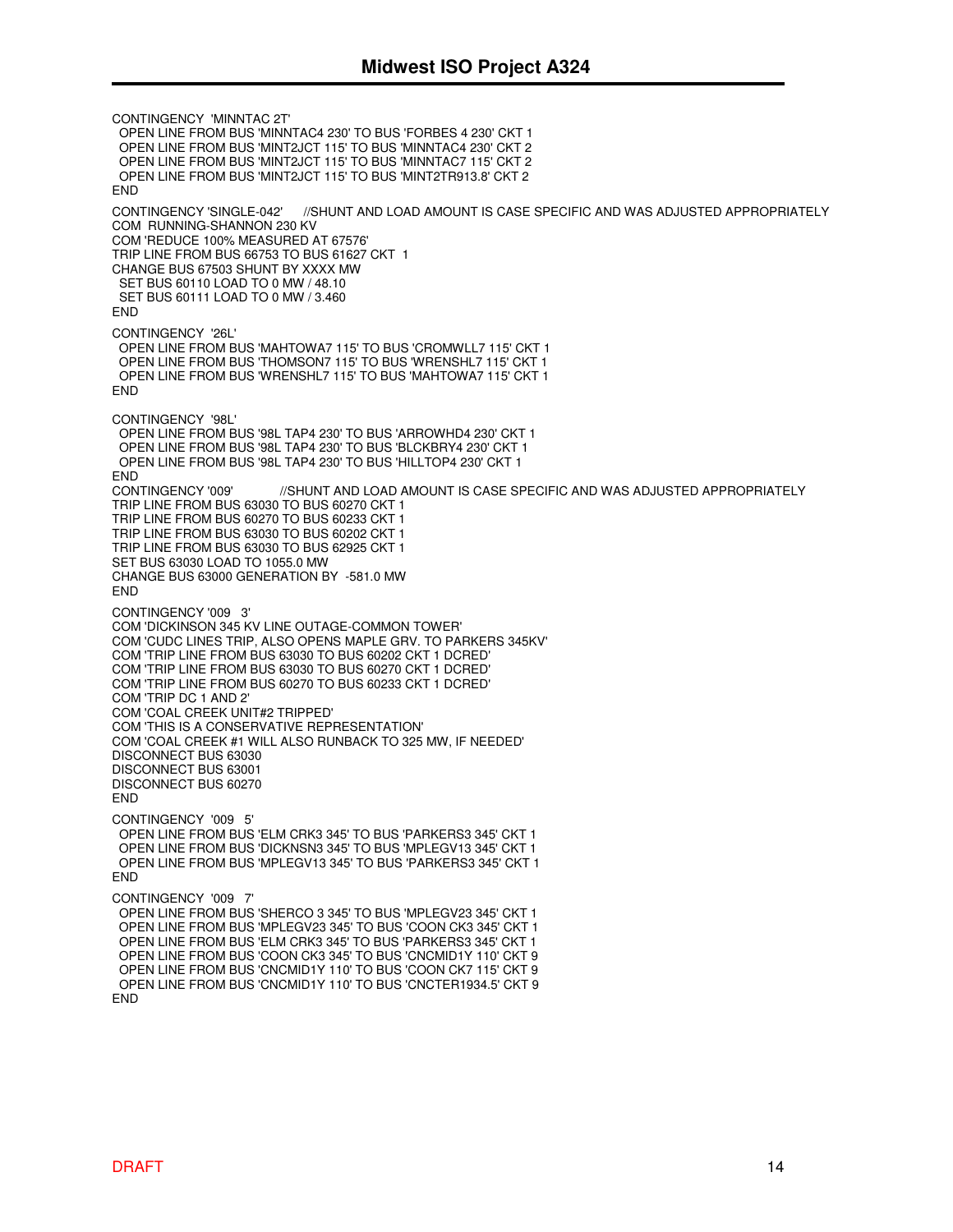CONTINGENCY '009 8' OPEN LINE FROM BUS 'ELM CRK3 345' TO BUS 'PARKERS3 345' CKT 1 OPEN LINE FROM BUS 'SHERCO 3 345' TO BUS 'MPLEGV23 345' CKT 1 OPEN LINE FROM BUS 'MPLEGV23 345' TO BUS 'COON CK3 345' CKT 1 OPEN LINE FROM BUS 'DICKNSN3 345' TO BUS 'COON CK3 345' CKT 1 OPEN LINE FROM BUS 'COON CK3 345' TO BUS 'CNCMID1Y 110' CKT 9 OPEN LINE FROM BUS 'CNCMID1Y 110' TO BUS 'COON CK7 115' CKT 9 OPEN LINE FROM BUS 'CNCMID1Y 110' TO BUS 'CNCTER1934.5' CKT 9 **FND** CONTINGENCY '015 1' //SHUNT AND LOAD AMOUNT IS CASE SPECIFIC AND WAS ADJUSTED APPROPRIATELY OPEN LINE FROM BUS 'FORBES 2 500' TO BUS 'FORB1JCT 230' CKT 1 OPEN LINE FROM BUS 'FORB1JCT 230' TO BUS 'FORBES 4 230' CKT 1 OPEN LINE FROM BUS 'FORB1JCT 230' TO BUS 'FORB1TR934.5' CKT 1 OPEN LINE FROM BUS 'FORBES 2 500' TO BUS 'FORB2JCT 230' CKT 1 OPEN LINE FROM BUS 'FORB2JCT 230' TO BUS 'FORBES 4 230' CKT 1 OPEN LINE FROM BUS 'FORB2JCT 230' TO BUS 'FORB2TR934.5' CKT 1 OPEN LINE FROM BUS 'FORBES 2 500' TO BUS 'CHIS-N 2 500' CKT 1 OPEN LINE FROM BUS 'DORSEY 2 500' TO BUS 'ROSEAUN2 500' CKT 1 OPEN LINE FROM BUS 'ROSEAUN2 500' TO BUS 'ROSEAUS2 500' CKT 1 OPEN LINE FROM BUS 'ROSEAUS2 500' TO BUS 'FORBES 2 500' CKT 1 CHANGE BUS 67503 SHUNT BY XXXX MW SET BUS 60110 LOAD TO 0 MW / 48.10 SET BUS 60111 LOAD TO 0 MW / 3.460 **FND** CONTINGENCY '015 2' //SHUNT AND LOAD AMOUNT IS CASE SPECIFIC AND WAS ADJUSTED APPROPRIATELY TRIP LINE FROM BUS 60101 TO BUS 60198 CKT 1 TRIP LINE FROM BUS 60197 TO BUS 60198 CKT 1 CHANGE BUS 67503 SHUNT BY XXXX MW SET BUS 60110 LOAD TO 0 MW / 48.10 SET BUS 60111 LOAD TO 0 MW / 3.460 END<br>CONTINGENCY '022 1' //SHUNT AND LOAD AMOUNT IS CASE SPECIFIC AND WAS ADJUSTED APPROPRIATELY TRIP LINE FROM BUS 60186 TO BUS 60199 CKT 1 TRIP LINE FROM BUS 60199 TO BUS 60221 CKT 1 TRIP LINE FROM BUS 60221 TO BUS 60222 CKT 10 COM 'IF CHISAGO-FORBES 500 KV LINE' COM 'FLOW IS LESS THAN 350 MW THERE IS NO DC REDUCTION.' COM 'IF FLOW ON THE CHISAGO-FORBES 500 KV LINE IS 350 TO 550 MW' COM 'REDUCE THE DC 40%, AND REDUCE THE DC 100% IF THE FLOW IS' COM 'ABOVE 550 MW.' CHANGE BUS 67503 SHUNT BY XXXX MW SET BUS 60110 LOAD TO 0 MW / 48.10 SET BUS 60111 LOAD TO 0 MW / 3.460 END CONTINGENCY '022 2' //SHUNT AND LOAD AMOUNT IS CASE SPECIFIC AND WAS ADJUSTED APPROPRIATELY TRIP LINE FROM BUS 60186 TO BUS 60199 CKT 1 TRIP LINE FROM BUS 60199 TO BUS 60221 CKT 1 TRIP LINE FROM BUS 60186 TO BUS 60221 CKT 1 TRIP LINE FROM BUS 60221 TO BUS 60222 CKT 10 TRIP LINE FROM BUS 60199 TO BUS 61493 CKT 10 TRIP LINE FROM BUS 60197 TO BUS 61493 CKT 10 TRIP LINE FROM BUS 60197 TO BUS 61494 CKT 9 TRIP LINE FROM BUS 60199 TO BUS 61494 CKT 9 CHANGE BUS 67503 SHUNT BY XXXX MW SET BUS 60110 LOAD TO 0 MW / 48.10 TRIP LINE FROM BUS 60197 TO BUS 60198 CKT 1 TRIP LINE FROM BUS 60198 TO BUS 60101 CKT 1 **FND** CONTINGENCY '022 4' OPEN LINE FROM BUS 'COON CK3 345' TO BUS 'KOLMNLK3 345' CKT 1 OPEN LINE FROM BUS 'KOLMNLK3 345' TO BUS 'TERMINL3 345' CKT 1 OPEN LINE FROM BUS 'KOLMNLK3 345' TO BUS 'KOLMNLK7 115' CKT 9 OPEN LINE FROM BUS 'TERMINL3 345' TO BUS 'TERMID1Y 110' CKT 10 OPEN LINE FROM BUS 'TERMID1Y 110' TO BUS 'TERMINL7 115' CKT 10 OPEN LINE FROM BUS 'TERMID1Y 110' TO BUS 'TERTER1934.5' CKT 10

END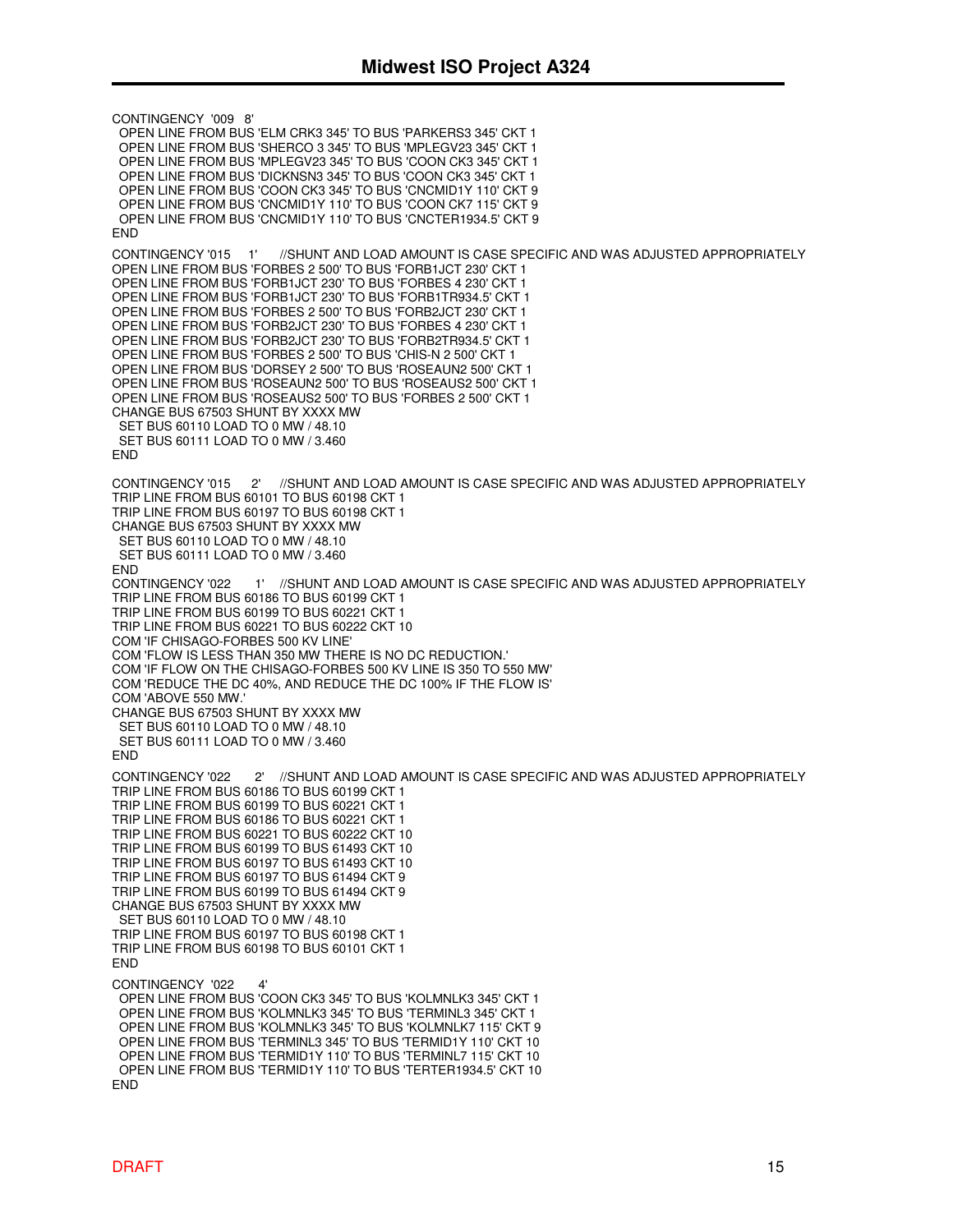CONTINGENCY '022 5' OPEN LINE FROM BUS 'KOLMNLK3 345' TO BUS 'TERMINL3 345' CKT 1 OPEN LINE FROM BUS 'COON CK3 345' TO BUS 'TERMINL3 345' CKT 1 OPEN LINE FROM BUS 'TERMINL3 345' TO BUS 'TERMID1Y 110' CKT 10 OPEN LINE FROM BUS 'TERMID1Y 110' TO BUS 'TERMINL7 115' CKT 10 OPEN LINE FROM BUS 'TERMID1Y 110' TO BUS 'TERTER1934.5' CKT 10 OPEN LINE FROM BUS 'TERMINL3 345' TO BUS 'TERMID2Y 110' CKT 9 OPEN LINE FROM BUS 'TERMID2Y 110' TO BUS 'TERMINL7 115' CKT 9 OPEN LINE FROM BUS 'TERMID2Y 110' TO BUS 'TERTER2934.5' CKT 9 END CONTINGENCY '022 6' OPEN LINE FROM BUS 'AS KING3 345' TO BUS 'CHIS CO3 345' CKT 1 OPEN LINE FROM BUS 'AS KING3 345' TO BUS 'KOLMNLK3 345' CKT 1 END CONTINGENCY '022 8' OPEN LINE FROM BUS 'AS KING3 345' TO BUS 'KOLMNLK3 345' CKT 1 OPEN LINE FROM BUS 'CHIS CO3 345' TO BUS 'KOLMNLK3 345' CKT 1 OPEN LINE FROM BUS 'KOLMNLK3 345' TO BUS 'KOLMNLK7 115' CKT 10 END CONTINGENCY '022 11' OPEN LINE FROM BUS 'CHIS CO3 345' TO BUS 'KOLMNLK3 345' CKT 1 OPEN LINE FROM BUS 'KOLMNLK3 345' TO BUS 'KOLMNLK7 115' CKT 10 END CONTINGENCY '044 1' //SHUNT AND LOAD AMOUNT IS CASE SPECIFIC AND WAS ADJUSTED APPROPRIATELY TRIP LINE FROM BUS 60199 TO BUS 61493 CKT 10 TRIP LINE FROM BUS 60199 TO BUS 61494 CKT 9 CHANGE BUS 67503 SHUNT BY XXXX MW SET BUS 60110 LOAD TO 0 MW / 48.10 **FND** CONTINGENCY '044 2' //SHUNT AND LOAD AMOUNT IS CASE SPECIFIC AND WAS ADJUSTED APPROPRIATELY TRIP LINE FROM BUS 60197 TO BUS 61493 CKT 10 TRIP LINE FROM BUS 60197 TO BUS 61494 CKT 9 CHANGE BUS 67503 SHUNT BY XXXX MW SET BUS 60110 LOAD TO 0 MW / 48.10 SET BUS 60111 LOAD TO 0 MW / 3.460 END CONTINGENCY '050 3' OPEN LINE FROM BUS 'EAU CL 3 345' TO BUS 'ARP 345 345' CKT 1 OPEN LINE FROM BUS 'COC DPC 69' TO BUS 'COC 69 69' CKT 1 OPEN LINE FROM BUS 'HLT 69 69' TO BUS 'MAUSTON 69' CKT 1 END CONTINGENCY '500' TRIP LINE FROM BUS 66550 TO BUS 63050 CKT 1 TRIP LINE FROM BUS 63050 TO BUS 62427 CKT 1 END CONTINGENCY '510' OPEN LINE FROM BUS 'GRANITF4 230' TO BUS 'MORRIS 4 230' CKT 1 OPEN LINE FROM BUS 'MORRIS 4 230' TO BUS 'MORRIS 7 115' CKT 1 OPEN LINE FROM BUS 'MOORHED4 230' TO BUS 'MORRIS 4 230' CKT 1 END CONTINGENCY '625' OPEN LINE FROM BUS 'MINNTAC4 230' TO BUS 'FORBES 4 230' CKT 1 OPEN LINE FROM BUS 'MINNTAC4 230' TO BUS 'MINT1JCT 115' CKT 1 OPEN LINE FROM BUS 'MINT1JCT 115' TO BUS 'MINNTAC7 115' CKT 1 OPEN LINE FROM BUS 'MINT1JCT 115' TO BUS 'MINT1TR913.8' CKT 1 END